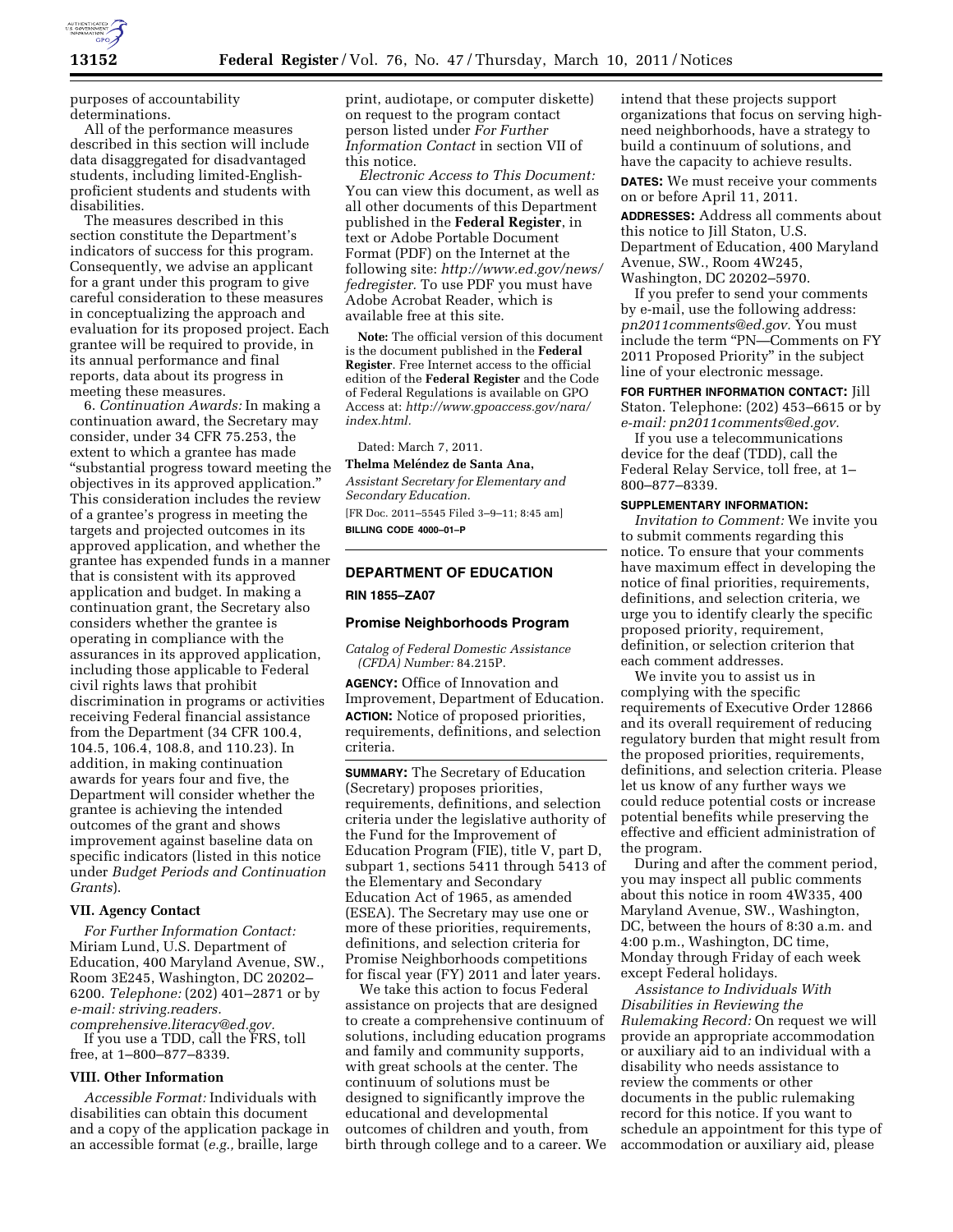### contact the person listed under **FOR FURTHER INFORMATION CONTACT**.

*Purpose of Program:* The Promise Neighborhoods program is carried out under the legislative authority of the FIE, title V, part D, subpart 1, sections 5411 through 5413 of the ESEA (20 U.S.C. 7243–7243b). FIE supports nationally significant programs to improve the quality of elementary and secondary education at the State and local levels and to help all children meet challenging State academic content and student academic achievement standards.

The purpose of the Promise Neighborhoods program is to significantly improve the educational and developmental outcomes of children and youth in our most distressed communities, and to transform those communities by—

(1) Identifying and increasing the capacity of eligible organizations (as defined in this notice) that are focused on achieving results for children and youth throughout an entire neighborhood;

(2) Building a complete continuum of cradle-through-college-to-career solutions (continuum of solutions) (as defined in this notice) of both educational programs and family and community supports (both as defined in this notice), with great schools at the center;

(3) Integrating programs and breaking down agency ''silos'' so that solutions are implemented effectively and efficiently across agencies;

(4) Developing the local infrastructure of systems and resources needed to sustain and scale up proven, effective solutions across the broader region beyond the initial neighborhood; and

(5) Learning about the overall impact of the Promise Neighborhoods program and about the relationship between particular strategies in Promise Neighborhoods and student outcomes, including through a rigorous evaluation of the program.

*Background:* The vision of this program is that all children and youth growing up in Promise Neighborhoods have access to great schools and strong systems of family and community support that will prepare them to attain an excellent education and successfully transition to college and a career.

A Promise Neighborhood is both a place and a strategy. A place eligible to become a Promise Neighborhood is a geographic area that is distressed, often facing inadequate access to high-quality early learning programs and services, struggling schools, low high-school and college graduation rates, high unemployment, crime, and indicators of

poor health. These conditions contribute to and intensify the negative outcomes associated with children and youth living in poverty. Children who are from low-income families and grow up in neighborhoods of concentrated poverty face educational and life challenges above and beyond the challenges faced by children who are from low-income families who grow up in neighborhoods without a high concentration of poverty. A Federal evaluation of the reading and mathematics outcomes of elementary students in 71 schools in 18 districts and 7 States found that even when controlling for individual student poverty, there is a significant negative association between school-level poverty and student achievement.1 The evaluation found that students have lower academic outcomes when a higher percentage of their same-school peers qualify for free and reducedpriced lunch (FRPL) compared to when a lower percentage of their same-school peers qualify for FRPL. The compounding effects of neighborhood poverty continue later in life: Another study found that, for children with similar levels of family income, growing up in a neighborhood where the number of families in poverty was between 20 and 30 percent increased the chance of downward economic mobility—moving down the income ladder relative to their parents—by more than 50 percent compared with children who grew up in neighborhoods with under 10 percent of families in poverty.2

A Promise Neighborhood is also a strategy for addressing the issues in distressed communities. Promise Neighborhoods are led by organizations that work to ensure that all children and youth in the target geographic area have access to the continuum of solutions needed to graduate from high school college- and career-ready. For this reason, each Promise Neighborhood grant must have several core features: Significant need in the neighborhood the grant serves, a strategy to build a continuum of solutions with strong schools at the center, and the capacity to achieve results.

While there are a number of organizations and communities that are working on developing Promise

Neighborhoods strategies, these entities are at different stages of readiness to create a Promise Neighborhood. Therefore, we are proposing priorities, requirements, definitions, and selection criteria for both planning and implementation grants. The proposed priorities, requirements, and selection criteria are different for planning grant and implementation grant applicants, while the proposed definitions apply to both groups of applicants.

Planning grants would support eligible organizations that need to develop feasible plans to create a continuum of solutions with the potential to significantly improve the educational and developmental outcomes of children and youth in a neighborhood. These grants would support eligible organizations that demonstrate the need for implementation of a Promise Neighborhood strategy in the geographic areas they are targeting, a sound strategy for developing a feasible plan, and the capacity to develop the plan.

Under proposed Absolute Priority 1 for planning grants, Promise Neighborhoods planning grantees would undertake the following activities during the planning year:

(1) Conduct a comprehensive needs assessment and segmentation analysis (as defined in this notice) of children and youth in the neighborhood.

(2) Develop a plan to deliver a continuum of solutions with the potential to drive results. This includes building community support for and involvement in the development of the plan.

(3) Establish effective partnerships both to provide solutions along the continuum and to commit resources to sustain and scale up what works.

(4) Plan, build, adapt, or expand a longitudinal data system that will provide information that the grantee will use for learning, continuous improvement, and accountability.

(5) Participate in a community of practice (as defined in this notice).

Implementation grants would support eligible organizations in carrying out their plans to create a continuum of solutions that will significantly improve the educational and developmental outcomes of children and youth in the target neighborhood. These grants would aid eligible organizations that have developed a plan that demonstrates the need for implementation of a Promise Neighborhood strategy in the geographic area they are targeting, a sound strategy, and the capacity to implement the plan. Specifically, grantees would use implementation grant funds to develop

<sup>1</sup>Westat and Policy Studies Associate. *The longitudinal evaluation of school change and performance (LESCP) in title I schools.* Prepared for the U.S. Department of Education. Available January 2010 online at *[http://](http://www.policystudies.com/studies/school/lescp_vol2.pdf)  [www.policystudies.com/studies/school/](http://www.policystudies.com/studies/school/lescp_vol2.pdf)  lescp*\_*[vol2.pdf.](http://www.policystudies.com/studies/school/lescp_vol2.pdf)* 

<sup>&</sup>lt;sup>2</sup> Sharkey, Patrick. "Neighborhoods and the Black-White Mobility Gap.'' Economic Mobility Project: An Initiative of The Pew Charitable Trusts, 2009.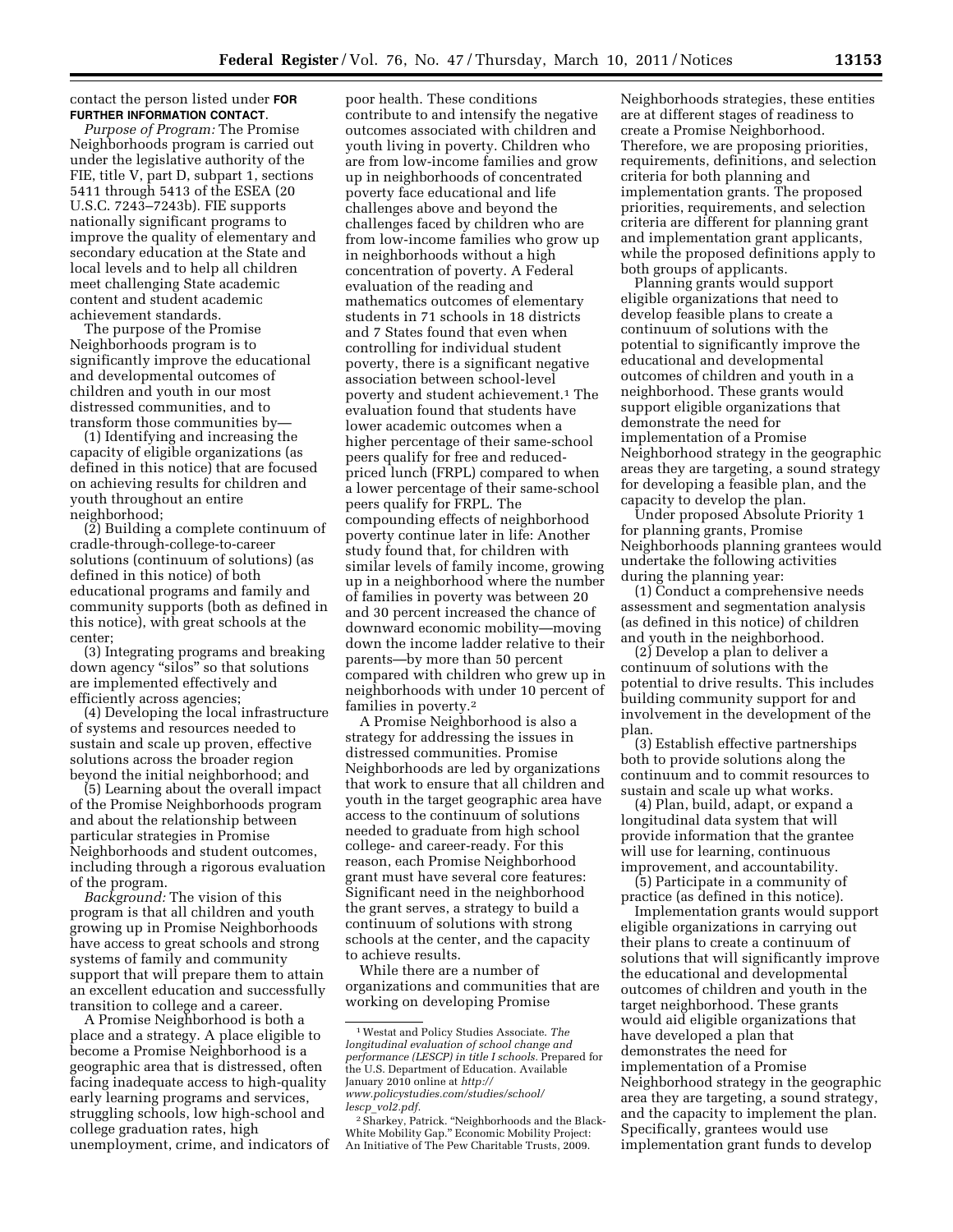the administrative capacity necessary to successfully implement a continuum of solutions, such as managing partnerships, integrating multiple funding sources, and supporting the data system. The majority of resources to provide solutions within the continuum of solutions would come from existing public and private funding sources that are integrated and aligned with the Promise Neighborhoods strategy.

Under proposed Absolute Priority 1 for implementation grants, Promise Neighborhoods implementation grantees would undertake the following activities during the implementation years:

(1) Implement a continuum of solutions that addresses neighborhood challenges, as identified in a needs assessment and segmentation analysis, and that will improve results for children and youth in the neighborhood.

(2) Continue to build and strengthen partnerships that will provide solutions along the continuum of solutions and that will commit resources to sustain and scale up what works.

(3) Collect data on indicators at least annually, and use and improve a data system for learning, continuous improvement, and accountability.

(4) Demonstrate progress on goals for improving systems, such as by making changes in policies and organizations, and by leveraging resources to sustain and scale up what works.

(5) Participate in a community of practice.

The intent of these priorities is to ensure that program funds are used by organizations with the capacity to achieve a core set of results for children and youth, improve systems to support achievement of the results, and leverage these and other resources to sustain and scale up what works. We are also proposing definitions that would clarify some of the terms used in the priorities and selection criteria, and selection criteria that would be used by peer reviewers to evaluate (a) The need in a neighborhood that would be served through a proposed project, (b) an organization's strategy to build a continuum of solutions, and (c) an organization's capacity to do the work effectively and efficiently. We are interested in receiving comments about the proposed priorities, definitions, and selection criteria. In particular, we are interested in whether the proposed indicators of need (as defined in this notice) in Absolute Priority 1 and in the selection criteria are the most appropriate indicators for ensuring that grantees serve neighborhoods with significant educational and family and

community support needs. We also are interested in your comments about how to ensure that grantees implement strategies that address the needs in the targeted neighborhood; implement solutions that are based on the best available evidence; drive results for children and youth; and improve broader systems in the city and region to support the results. Finally, we are interested in your comments about how to ensure that projects include a management plan that will build an organization's capacity to use data, leverage resources, break down agency "silos," and create a local infrastructure to sustain and scale up the project beyond the initial neighborhood.

Consistent with the approach of the Promise Neighborhoods program, we believe that it is important for communities to develop a comprehensive neighborhood revitalization strategy that addresses neighborhood assets (as defined in this notice) that are essential to transforming distressed neighborhoods into healthy and vibrant communities of opportunity. Although not a proposed requirement for planning or implementation applicants, we believe that a Promise Neighborhood will be most successful when it is part of, and contributing to, an area's broader neighborhood revitalization strategy. We believe that only through the development of such comprehensive neighborhood revitalization plans that embrace the coordinated use of programs and resources in order to effectively address the interrelated needs within a community will the broader vision of neighborhood transformation occur.

Because a diverse group of communities could benefit from the Promise Neighborhoods program, the Secretary proposes an absolute priority for applications that propose to serve one or more rural communities only (as defined in this notice) and an absolute priority for applications that propose to serve one or more Indian tribes (as defined in this notice). Child poverty rates in rural areas are higher than in urban areas,3 and more than one-fifth of the Nation's nearly 2,000 ''dropout factories,'' in which the graduation rate is less than 60 percent, are located in rural areas.4 Compared to White students, American Indian students have lower academic outcomes and

higher poverty rates.<sup>5</sup> Moreover, American Indian and Alaska Native students have a graduation rate of less than 50 percent nationally.6

The Secretary also recognizes that a broad set of solutions is required to improve academic and developmental outcomes for children and youth and to transform communities. For that reason, the Secretary proposes priorities for applicants that propose to enhance, expand, or coordinate comprehensive and high-quality local early learning networks, include strategies to increase internet connectivity, improve access to the arts and humanities, or increase the availability of quality affordable housing as part of a strategy that is integrated with neighborhood transformation efforts. In recognition of the important role that adults play in the educational development of children, the Secretary proposes to include, in the FY 2011 competition, a priority for proposals that include a focus on family engagement in learning through adult education.

Finally, the Department of Justice (DOJ) is interested in reviewing the applications of Promise Neighborhoods implementation grantees that address public safety concerns through strategies that include prevention, intervention, enforcement, and reentry of offenders back into communities upon release from prison and jail. Further, subject to the availability of FY 2011 funds, DOJ intends to provide some Promise Neighborhoods implementation grantees with additional resources from the Byrne Criminal Justice Innovation program, to pursue their public safety strategies. We anticipate that applicants for a Promise Neighborhoods implementation grant that are also interested in being considered for funding by DOJ will be required to complete application materials for the Byrne Criminal Justice Innovation program. Additional details regarding the application process and requirements for the Byrne Criminal Justice Innovation program will be provided in the Promise Neighborhoods notice inviting applications.

### **Proposed Priorities**

*Types of Priorities:* The Secretary proposes priorities for Promise Neighborhoods planning and implementation grants. The Department may choose to use one or more of these

<sup>3</sup>American Community Survey, 2006. 4Balfanz, Robert, Letgers, N. *Locating the Dropout Crisis: Which High Schools Produce the Nation's Dropouts?* Johns Hopkins University, 2004.

<sup>5</sup> Institute for Education Sciences. *Status and Trends in the Education of American Indians and Alaska Natives,* 2008.

<sup>6</sup>The Civil Rights Project. *The Dropout/ Graduation Crisis Among American Indian and Alaska Native Students: Failure to Respond Places the Future of Native Peoples at Risk,* 2010.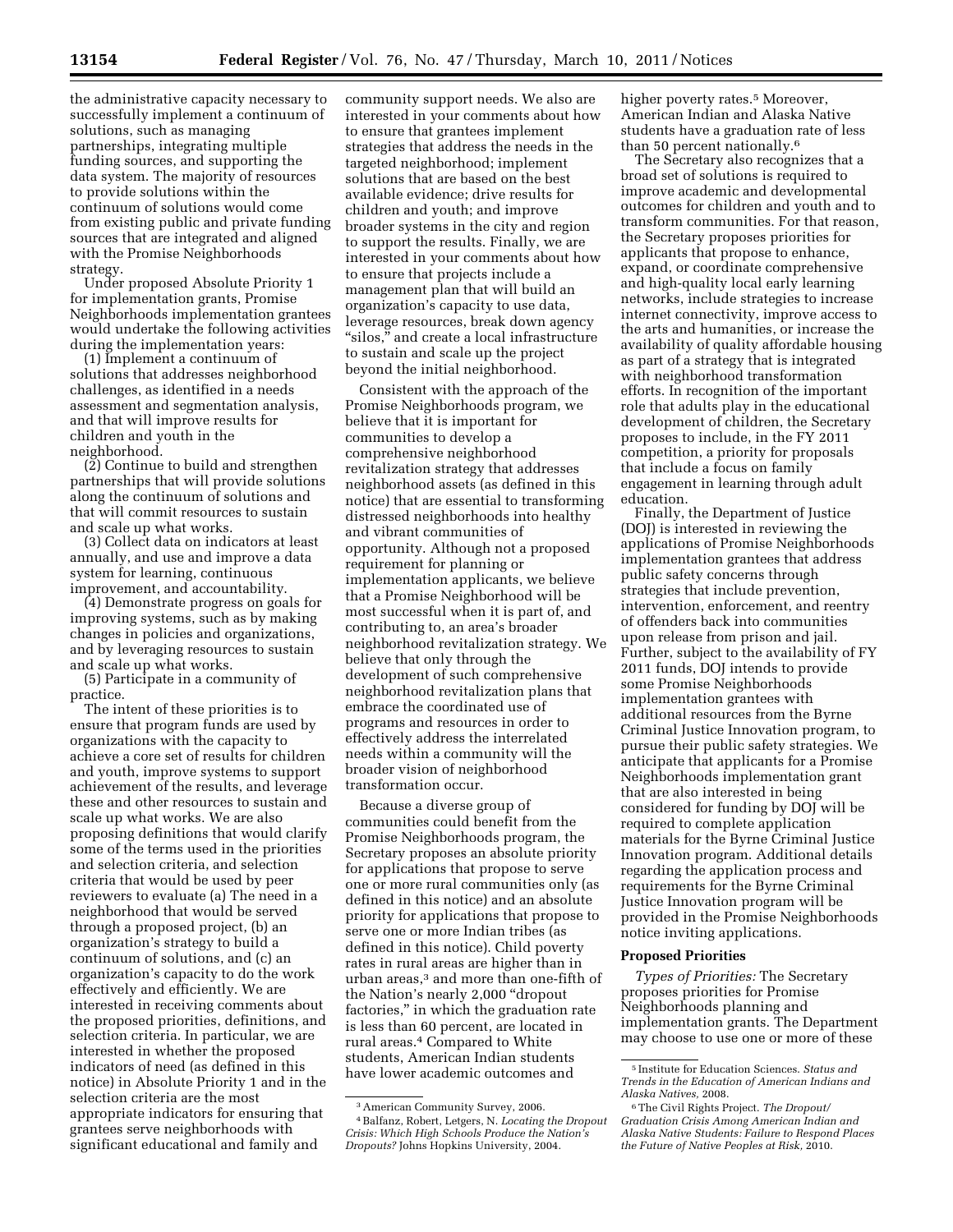priorities in any year in which we hold a competition for the Promise Neighborhoods program. We propose to require that all applicants for planning and implementation grants indicate in their application whether they are applying under Absolute Priority 1, Absolute Priority 2, or Absolute Priority 3. An applicant that applies under Absolute Priority 2 but is not eligible for funding under Absolute Priority 2, or applies under Absolute Priority 3 but is not eligible for funding under Absolute Priority 3, would be considered for funding under Absolute Priority 1.

If one or more of proposed Planning Priorities 4 through 8 or proposed Implementation Priorities 4 through 8 are included in a notice inviting applications, the priority or priorities that are included in the notice would be designated as absolute, competitive preference, or invitational priorities in that notice for the purposes of the competition for which the notice is inviting applications. We may choose, in the notice of final priorities, requirements, definitions, and selection criteria, to include the substance of these priorities in the selection criteria.

Under an absolute priority, as specified by 34 CFR 75.105(c)(3), we would consider only applications that meet the priority. Under a competitive preference priority, we would give competitive preference to an application by (1) awarding additional points, depending on how well the application meets the priority (34 CFR  $75.105(c)(2)(i)$ ; or  $(2)$  selecting an application that meets the priority over an application of comparable merit that does not meet the priority (34 CFR  $75.105(c)(2)(ii)$ ). With an invitational priority, we would signal our interest in receiving applications that meet the priority; however, consistent with 34  $CFR 75.105(c)(1)$ , we would not give an application that meets an invitational priority preference over other applications.

For purposes of notices inviting applications, we are considering whether to limit the total number of competitive preference priority points awarded to an applicant in a grant competition or whether to limit the total number of competitive preference priorities we will review and score in a grant competition. We invite comments on these issues to ensure that we are considering a wide variety of perspectives in determining our approach.

## *Proposed Planning Grant Priorities*

Proposed Planning Grant Priority 1 (Absolute): Proposal To Develop a Promise Neighborhood Plan

We propose establishing a priority for an applicant to submit a proposal for how it will plan to create a Promise Neighborhood. This proposal must describe the need in the neighborhood, a strategy to build a continuum of solutions, and the applicant's capacity to achieve results. Specifically, an applicant must—

(1) Describe the geographically defined area to be served and the level of distress in that area based on indicators of need and other relevant indicators. Applicants may propose to serve multiple, non-contiguous geographically defined areas. In cases where target areas are not contiguous, the applicant must explain its rationale for including non-contiguous areas;

(2) Describe how it will plan to build a continuum of solutions based on the best available evidence including, where available, strong or moderate evidence (as defined in this notice) designed to significantly improve educational outcomes and to support the healthy development and well-being of children and youth in the neighborhood.7 The success of the strategy will be based on the results, measured against the project indicators as defined in this notice and described in Table 1 and Table 2. The strategy must describe how the applicant will determine which solutions within the continuum of solutions to implement, and must include—

(a) High-quality early learning programs and services designed to improve outcomes across multiple domains of early learning (as defined in this notice) for children from birth through third grade;

(b) Ambitious, rigorous, and comprehensive education reforms that are linked to improved educational outcomes for children and youth in preschool through the 12th grade. Public schools served through the grant may include persistently lowestachieving schools (as defined in this notice) or low-performing schools (as defined in this notice) that are not also persistently lowest-achieving schools. An applicant may serve an effective school or schools (as defined in this notice) but only if the applicant also serves at least one low-performing school (as defined in this notice) or persistently lowest-achieving school (as

defined in this notice). An applicant must identify in its application the public school or schools that it would serve and the current status of reforms in the school or schools, including, if applicable, the type of intervention model being implemented. In cases where an applicant operates a school or partners with a school that does not serve all students in the neighborhood, the applicant must partner with at least one additional school or schools that also serves students in the neighborhood. An applicant proposing to work with a persistently lowestachieving school must implement one of the four school intervention models (turnaround model, restart model, school closure, or transformation model) described in Appendix C of the Race to the Top notice inviting applications for new awards for FY 2010, 74 FR 59836, 59866 (November 18, 2009).

An applicant proposing to work with a low-performing school must implement ambitious, rigorous, and comprehensive interventions to assist, augment, or replace schools, which may include implementing one of the four school intervention models, or may include another model of sufficient ambition, rigor, and comprehensiveness to significantly improve academic and other outcomes for students. An applicant proposing to work with a lowperforming school must use an intervention that addresses the effectiveness of teachers and leaders and the school's use of time and resources, which may include increased learning time (as defined in this notice);

**Note regarding school reform strategies:**  So as not to penalize an applicant from working with a local educational agency (LEA) that has implemented rigorous reform strategies prior to the publication of this notice, an applicant is not required to propose a new reform strategy in place of an existing reform strategy in order to be eligible for a Promise Neighborhoods planning grant. For example, an LEA might have begun to implement improvement activities that meet many, but not all, of the elements of a transformation model of school intervention. In this case, the applicant could propose, as part of its Promise Neighborhood strategy, to work with the LEA as the LEA continues with its reforms;

(c) Programs that prepare students to be college- and career-ready; and (d) Family and community supports (as defined in this notice).

To the extent feasible and appropriate, the plan to be developed by the applicant must describe how the applicant and its partners will leverage and integrate high-quality programs, related public and private investments, and existing neighborhood assets into the continuum of solutions.

<sup>7</sup>For the purposes of this notice, the Department uses the terms "neighborhood" and "geographic area'' interchangeably.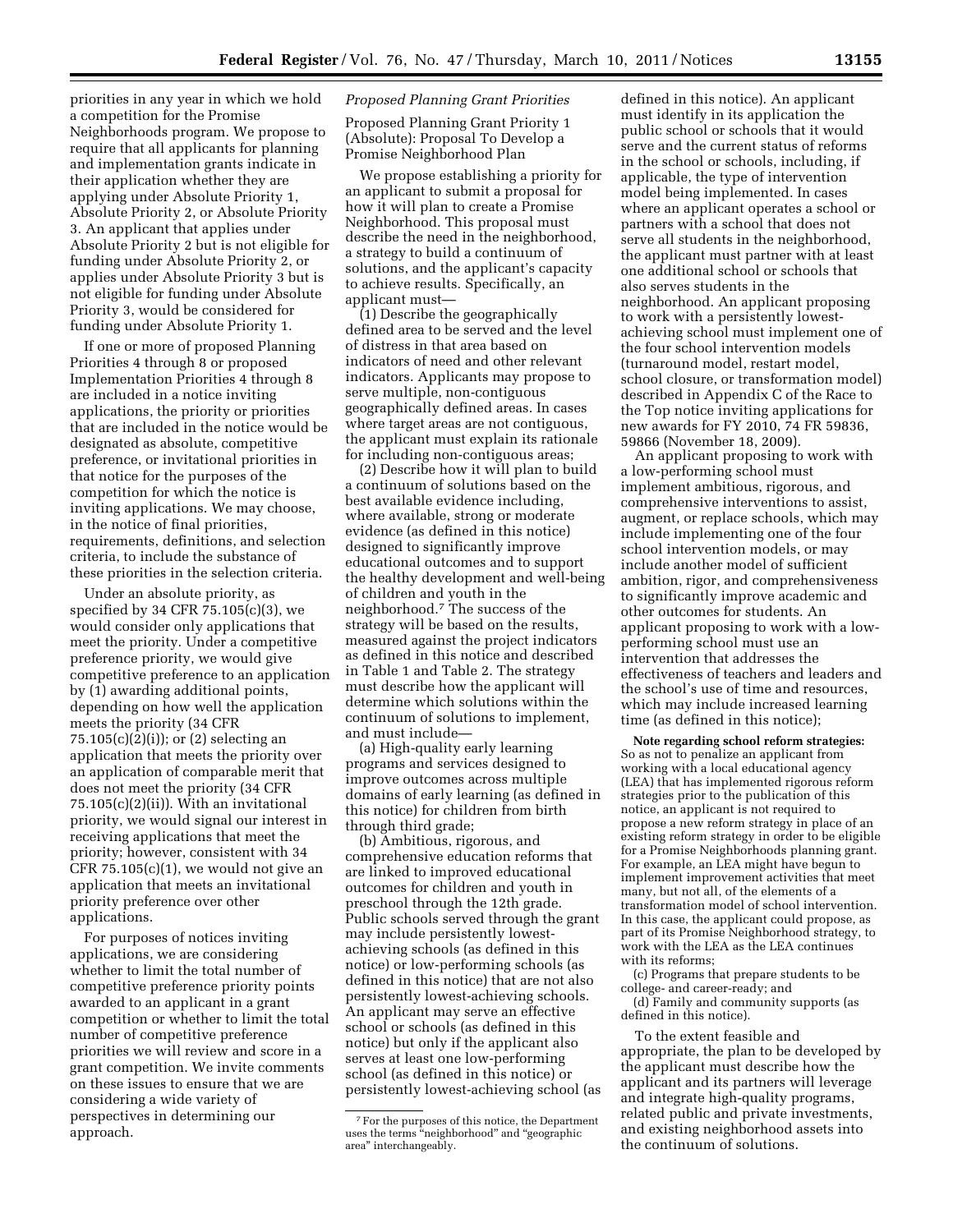Applicants must also describe how they will identify Federal, State, or local policies, regulations, or other requirements that would impede the applicant in achieving its goals and will report on those impediments to the Department and other relevant agencies.

As part of the description of how they will plan to build a continuum of solutions, applicants must describe how they will participate in, organize, or facilitate, as appropriate, communities of practice (as defined in this notice) for Promise Neighborhoods.

(3) Specify how it will conduct a comprehensive needs assessment and segmentation analysis of children and youth in the neighborhood during the planning grant project period and

explain how it will use this needs assessment and segmentation analysis to determine the children with the highest needs and ensure that those children receive the appropriate services from the continuum of solutions. This explanation must include identifying and describing in the application both the educational indicators and the family and community support indicators that the applicant will use in conducting the needs assessment during the planning year. During the planning year, applicants must—

(a) Collect data for the educational indicators listed in Table 1 and use them as both program and project indicators;

(b) Collect data for the family and community support indicators in Table 2 and use them as program indicators; and

(c) Collect data for unique family and community support indicators, developed by the applicant, that align with the goals and objectives of projects and use them as project indicators or use the indicators in Table 2 as project indicators.

**Note:** Planning grant applicants are not required to propose solutions in their applications; however, they are required to describe how they will identify solutions, including the use of available evidence, during the planning year that will result in improvements on the project indicators.

# TABLE 1—EDUCATION INDICATORS AND RESULTS THEY ARE INTENDED TO MEASURE

| Indicator                                                                                                                                                                                                                                                                                                                                                                                                                                                                                                                                                                                                                                                                                                                                                                         | Result                                                                                                                                                                                                     |  |
|-----------------------------------------------------------------------------------------------------------------------------------------------------------------------------------------------------------------------------------------------------------------------------------------------------------------------------------------------------------------------------------------------------------------------------------------------------------------------------------------------------------------------------------------------------------------------------------------------------------------------------------------------------------------------------------------------------------------------------------------------------------------------------------|------------------------------------------------------------------------------------------------------------------------------------------------------------------------------------------------------------|--|
| -# and % of children birth to kindergarten entry who have a place where they usually go,<br>other than an emergency room, when they are sick or in need of advice about their health.<br>-# and % of three-year-olds and children in kindergarten who demonstrate at the beginning of<br>the program or school year age-appropriate functioning across multiple domains of early<br>learning (as defined in this notice) as determined using developmentally-appropriate early<br>learning measures (as defined in this notice).<br>- # & % of children, from birth to kindergarten entry, participating in center-based or formal<br>home-based early learning settings or programs, which may include Early Head Start, Head<br>Start, child care, or publicly funded preschool | Children enter kindergarten ready to succeed<br>in school.                                                                                                                                                 |  |
| - # & % of students at or above grade level according to State mathematics and reading or<br>language arts assessments in at least the grades required by the ESEA (3rd through 8th and<br>once in high school).                                                                                                                                                                                                                                                                                                                                                                                                                                                                                                                                                                  | Students are proficient in core academic sub-<br>jects.                                                                                                                                                    |  |
| -# & % of Promise Neighborhood students who graduate with a regular high school diploma,<br>as defined in 34 CFR $200.19(b)(1)(iv)$ , and obtain postsecondary degrees, vocational certifi-<br>cates, or other industry-recognized certifications or credentials without the need for remedi-<br>ation                                                                                                                                                                                                                                                                                                                                                                                                                                                                            | Students successfully transition from middle<br>school grades to high school.<br>Youth graduate from high school.<br>High school graduates obtain a postsecondary<br>degree, certification, or credential. |  |

# TABLE 2—FAMILY AND COMMUNITY SUPPORT INDICATORS AND RESULTS THEY ARE INTENDED TO MEASURE

| Indicator                                                                                                                                                                                                                                                                                                                                                                                                                                                                                                                                                                                 | Result                                                                              |  |  |  |  |
|-------------------------------------------------------------------------------------------------------------------------------------------------------------------------------------------------------------------------------------------------------------------------------------------------------------------------------------------------------------------------------------------------------------------------------------------------------------------------------------------------------------------------------------------------------------------------------------------|-------------------------------------------------------------------------------------|--|--|--|--|
| - # & % of children who participate in at least 60 minutes of moderate to vigorous physical ac-<br>tivity daily and consume five or more servings of fruits and vegetables daily; or<br>-possible second indicator, to be determined (TBD) by applicant                                                                                                                                                                                                                                                                                                                                   | Students are healthy.                                                               |  |  |  |  |
| -# & % of students who feel safe at school and traveling to and from school, as measured by<br>a school climate needs assessment (as defined in this notice); or<br>-possible second indicator. TBD by applicant.                                                                                                                                                                                                                                                                                                                                                                         | Students feel safe at school and in their com-<br>munity.                           |  |  |  |  |
| -Student mobility rate (as defined in this notice); or<br>-possible second indicator, TBD by applicant.                                                                                                                                                                                                                                                                                                                                                                                                                                                                                   | Students live in stable communities.                                                |  |  |  |  |
| - For children six months to kindergarten entry, the # and % of parents or family members<br>who report that they read to their child three or more times a week;<br>- For children in kindergarten through the eighth grade, the # and % of parents or family mem-<br>bers who report encouraging their child to read books outside of school; and<br>- For children in the ninth through twelfth grades, the # and % of parents or family members<br>who report talking with their child about the importance of college and career; or<br>-possible second indicator TBD by applicant. | Families and community members support<br>learning in Promise Neighborhood schools. |  |  |  |  |
| $-$ # & % of students who have school and home access (and % of the day they have access)<br>to broadband internet (as defined in this notice) and a connected computing device; or<br>-possible second indicator TBD by applicant                                                                                                                                                                                                                                                                                                                                                        | Students have access to 21st century learning<br>tools.                             |  |  |  |  |

**Note:** The indicators in Table 1 and Table 2 are not intended to limit an applicant from collecting and using data for additional

indicators. Examples of additional indicators are—

(i) The # and % of children who participate in high-quality learning activities during outof-school hours or in the hours after the traditional school day ends;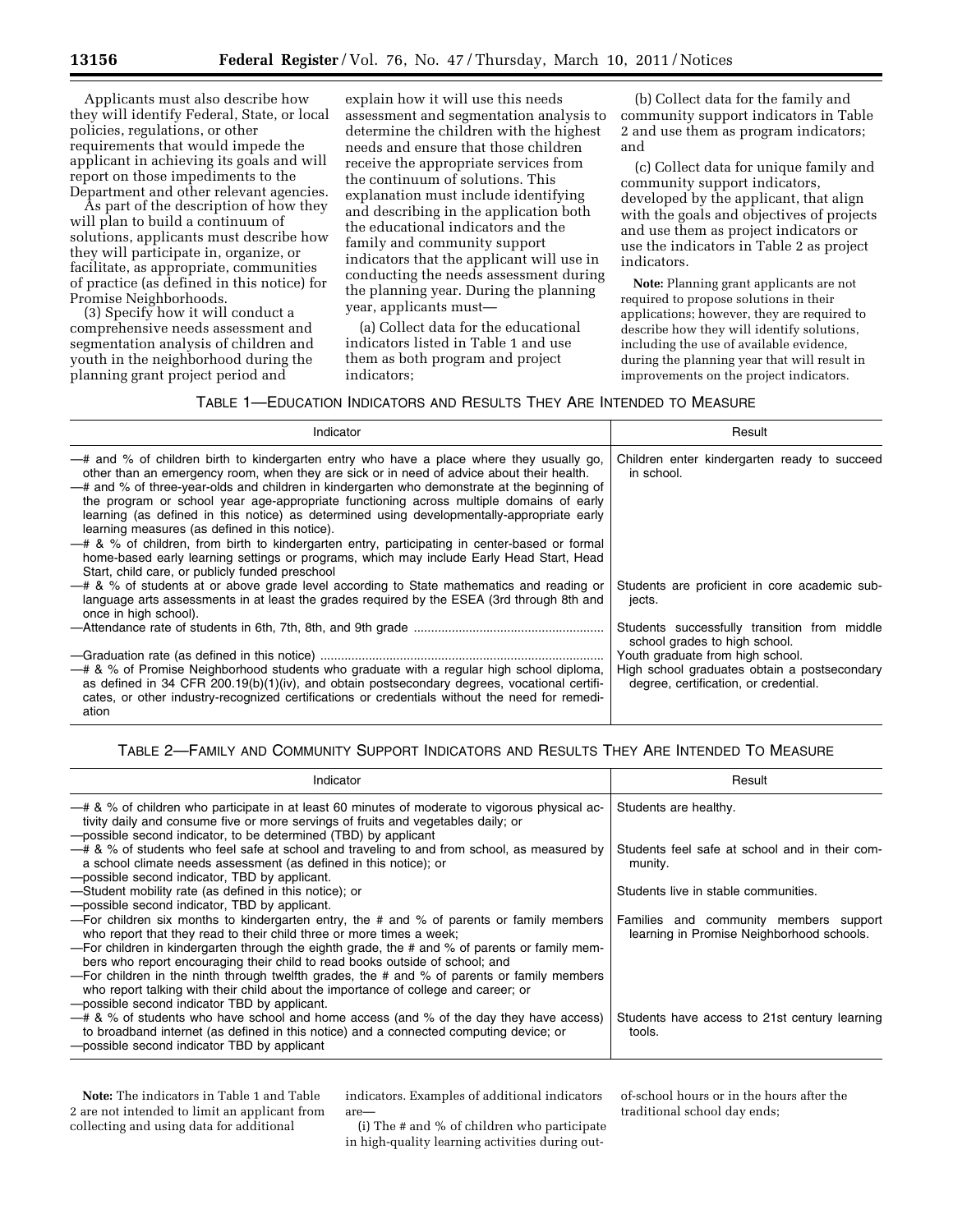(ii) The # and % of children who are suspended or receive discipline referrals during the school year;

(iii) The share of housing stock in the geographically defined area that is rentprotected, publicly assisted, or targeted for redevelopment with local, State, or Federal funds; and

(iv) The # and % of children who are homeless or in foster care and who have an assigned adult advocate.

**Note:** While the Department believes there are many programmatic benefits of collecting data on every child in the proposed neighborhood, the Department will consider requests to collect data on only a sample of the children in the neighborhood for some indicators so long as the applicant describes in its application how it would ensure the sample would be representative of the children in the neighborhood;

(4) Describe the experience and lessons learned, and describe how the applicant will build the capacity of its management team and project director in all of the following areas:

(a) Working with the neighborhood and its residents, including with the schools described in paragraph (2) of this priority; the LEA in which the schools described in paragraph (2) are located; Federal, State, and local government leaders; and other service providers.

(b) Collecting, analyzing, and using data for decision-making, learning, continuous improvement, and accountability. The applicant must describe—

(i) Its proposal to plan to build, adapt, or expand a longitudinal data system that integrates student-level data from multiple sources in order to measure progress on educational and family and community support indicators for all children in the neighborhood, disaggregated by the subgroups listed in section 1111(b)(3)(C)(xiii) of the ESEA;

(ii) How the applicant will link the longitudinal data system to schoolbased, LEA, and State data systems; make the data accessible to program partners, researchers, and evaluators while abiding by Federal, State, and other privacy laws and requirements; and manage and maintain the system;

(iii) How the applicant will use rapidtime (as defined in this notice) data both in the planning year and, once the Promise Neighborhood strategy is implemented, for continuous program improvement; and

(iv) How the applicant will document the planning process, including by describing lessons learned and best practices;

(c) Creating formal and informal partnerships, for such purposes as providing solutions along the continuum of solutions and attaining resources to sustain and scale up what works. An applicant, as part of its application, must submit a preliminary memorandum of understanding, signed by each organization or agency with which it would partner in planning the proposed Promise Neighborhood. The preliminary memorandum of understanding must describe—

(i) Each partner's financial and programmatic commitment; and

(ii) How each partner's existing vision, theory of change (as defined in this notice), theory of action (as defined in this notice), and existing activities align with those of the proposed Promise Neighborhood strategy;

(d) The governance structure proposed for the Promise Neighborhood, including how the eligible entity's governing board or advisory board is representative of the geographic area proposed to be served (as defined in this notice), and how residents of the geographic area would have an active role in the organization's decisionmaking; and

(e) Securing and integrating funding streams from multiple public and private sources from the Federal, State, and local level. Examples of public funds include Federal resources from the U.S. Department of Education, such as the 21st Century Community Learning Centers program and title I of the ESEA, and from other Federal agencies, such as the U.S. Departments of Health and Human Services, Housing and Urban Development, Justice, Labor, and Treasury.

(5) Describe the applicant's commitment to work with the Department and with a national evaluator for Promise Neighborhoods to ensure that data collection and program design are consistent with plans to conduct a rigorous national evaluation of the Promise Neighborhoods program and of specific solutions and strategies pursued by individual grantees. This commitment must include, but need not be limited to—

(a) Ensuring that, through memoranda of understanding with appropriate entities, the national evaluator and the Department have access to relevant program and project data (e.g., administrative data and program and project indicator data), including data on a quarterly basis if requested by the Department;

(b) Developing, in consultation with the national evaluator, an evaluation strategy, including identifying a credible comparison group; and

(c) Developing, in consultation with the national evaluator, a plan for identifying and collecting reliable and valid baseline data for both program

participants and a designated comparison group of non-participants.

Proposed Planning Grant Priority 2 (Absolute): Promise Neighborhoods in Rural Communities

We propose establishing a priority for applicants proposing to develop a plan for implementing a Promise Neighborhood strategy that (1) meets all of the requirements in Absolute Priority 1; and (2) proposes to serve one or more rural communities only.

Proposed Planning Grant Priority 3 (Absolute): Promise Neighborhoods in Tribal Communities

We propose establishing a priority for applicants proposing to develop a plan for implementing a Promise Neighborhood strategy that (1) meets all of the requirements in Absolute Priority 1; and (2) proposes to serve one or more Indian tribes (as defined in this notice).

Proposed Planning Grant Priority 4: Comprehensive Local Early Learning Network

We propose a priority for applicants proposing to develop a plan to expand, enhance, or modify an existing network of early learning programs and services to ensure that they are high-quality and comprehensive for children from birth through the third grade. The plan must also ensure that the network establishes a high standard of quality across early learning settings and is designed to improve health, social-emotional, and cognitive outcomes of young children. Distinct from the early learning solutions described in paragraph (2) of Absolute Priority 1, this priority would support proposals to develop plans that coordinate all early learning services and programs in the neighborhood, i.e., school-based early learning programs; district- or State-funded preschool programs; Early Head Start and Head Start; the local child care resource and referral agency, if applicable; Individuals with Disabilities Education Act (IDEA) services and programs; services through private providers; home visiting programs; and family, friend, or neighbor care in the Promise Neighborhood.

The coordinated local early learning network must address, or incorporate ongoing State-level efforts regarding, the major components of high-quality early learning programs and services, such as early learning and development standards, program quality standards, comprehensive assessment systems, workforce and professional development systems, health promotion, family and community engagement, a coordinated data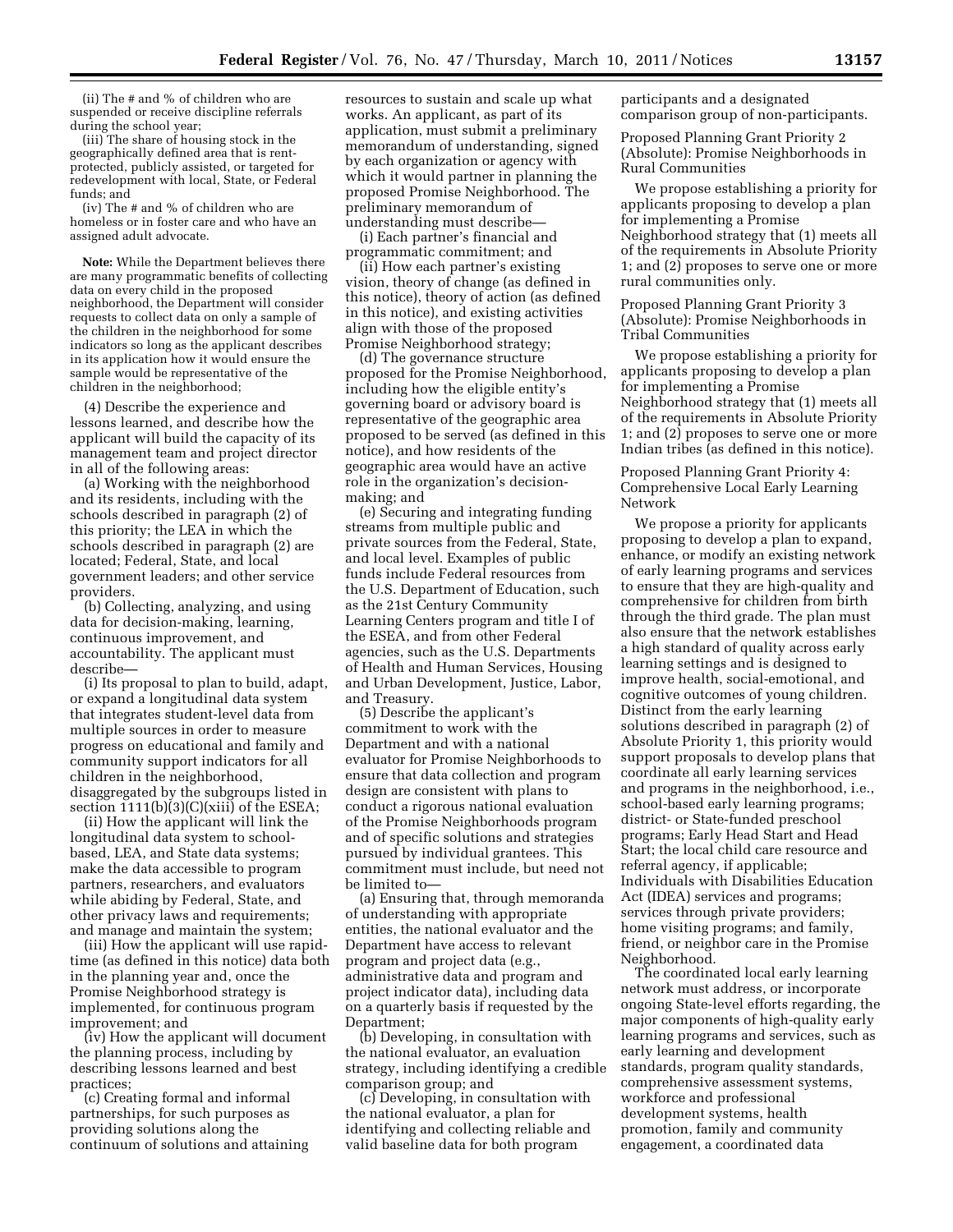infrastructure, and a method of measuring, monitoring, evaluating, and improving program quality. For example, an applicant might address how the Promise Neighborhoods project will use the State's early learning standards, as applicable, and Head Start Child Development and Early Learning Framework (Framework), as applicable, to define the expectations of what children should know and be able to do before entering kindergarten. The Framework is available on the Office of Head Start's Web site at: *[http://](http://eclkc.ohs.acf.hhs.gov/hslc/ecdh/eecd/Assessment/Child%20Outcomes/HS_Revised_Child_Outcomes_Framework.pdf) [eclkc.ohs.acf.hhs.gov/hslc/ecdh/eecd/](http://eclkc.ohs.acf.hhs.gov/hslc/ecdh/eecd/Assessment/Child%20Outcomes/HS_Revised_Child_Outcomes_Framework.pdf) [Assessment/Child%20Outcomes/HS](http://eclkc.ohs.acf.hhs.gov/hslc/ecdh/eecd/Assessment/Child%20Outcomes/HS_Revised_Child_Outcomes_Framework.pdf)*\_ *Revised*\_*Child*\_*[Outcomes](http://eclkc.ohs.acf.hhs.gov/hslc/ecdh/eecd/Assessment/Child%20Outcomes/HS_Revised_Child_Outcomes_Framework.pdf)*

\_*[Framework.pdf.](http://eclkc.ohs.acf.hhs.gov/hslc/ecdh/eecd/Assessment/Child%20Outcomes/HS_Revised_Child_Outcomes_Framework.pdf)* Similarly, an applicant that addresses this priority must discuss, where applicable, how the State's Quality Rating and Improvement System (QRIS), professional development and workforce infrastructure, and other State efforts would be incorporated into the Promise Neighborhood's plan for a comprehensive local early learning network.

The proposal to develop a plan for a high-quality and comprehensive local early learning network must describe the governance structure and how the applicant will use the planning year to plan solutions that address the major components of high-quality early learning programs and services as well as establish goals, strategies, and benchmarks to provide early learning programs and services that result in improved outcomes across multiple domains of early learning (as defined in this notice). An applicant addressing this priority must designate an individual responsible for overseeing and coordinating the early learning initiatives and must include a resume or position description and other supporting documentation to demonstrate that the individual designated, or individual hired to fill that designation, possesses the appropriate State certification, and has experience and expertise in managing and administering high-quality early learning programs, including in coordinating across various high-quality early learning programs and services.

## Proposed Planning Grant Priority 5: Quality Internet Connectivity

We propose a priority for applicants proposing to develop plans to ensure that almost all students in the geographic area proposed to be served have broadband internet access (as defined in this notice) at home and at school, the knowledge and skills to use broadband internet access effectively,

and a connected computing device to support schoolwork.

Proposed Planning Grant Priority 6: Arts and Humanities

We propose a priority for applicants proposing to develop plans to include opportunities for children and youth to experience and participate actively in the arts and humanities in their community so as to broaden, enrich, and enliven the educational, cultural, and civic experiences available in the neighborhood. Applicants may propose to develop plans for offering these activities in school and in out-of-school settings and at any time during the calendar year.

# Proposed Planning Grant Priority 7: Quality Affordable Housing

We propose a priority for applicants proposing to serve geographic areas that were the subject of an affordable housing transformation pursuant to a Choice Neighborhoods or HOPE VI grant awarded by the U.S. Department of Housing and Urban Development during FY 2009 or later years. Applicants eligible for this priority must either (1) have received a Choice Neighborhoods or HOPE VI grant or (2) provide a memorandum of understanding with a recipient of Choice Neighborhoods or HOPE VI grant. The memorandum must indicate a commitment on the part of both grantees to coordinate planning and align resources to the greatest extent practicable.

Proposed Planning Grant Priority 8: Family Engagement in Learning Through Adult Education

We propose a priority for applicants proposing to develop plans that are coordinated with adult education providers serving neighborhood residents, such as those funded through the Adult Education and Family Literacy Act, as amended. Coordinated services may include adult basic and secondary education and programs that provide training and opportunities for family members and other members of the community to support student learning and establish high expectations for student educational achievement. Examples of services and programs include preparation for the General Education Development (GED) test; English literacy, family literacy, and work-based literacy training; or other training that prepares adults for postsecondary education and careers or supports adult engagement in the educational success of children and youth in the neighborhood.

## *Proposed Implementation Grant Priorities*

Proposed Implementation Grant Priority 1 (Absolute): Submission of Promise Neighborhood Plan

We propose establishing a priority for applicants that submit a plan to create a Promise Neighborhood. The plan must describe the need in the neighborhood, a strategy to build a continuum of solutions, and the applicant's capacity to achieve results. Specifically, an applicant must—

(1) Describe the geographically defined area to be served and the level of distress in that area based on indicators of need and other relevant indicators. The statement of need in the neighborhood must be based, in part, on results of a comprehensive needs assessment and segmentation analysis (as defined in this notice). Applicants may propose to serve multiple, noncontiguous geographically defined areas. In cases where target areas are not contiguous, the applicant must explain its rationale for including noncontiguous areas;

(2) Describe the applicant's strategy for building a continuum of solutions that addresses neighborhood challenges as identified in the needs assessment and segmentation analysis. The continuum of solutions must be based on the best available evidence including, where available, strong or moderate evidence (as defined in this notice), and be designed to significantly improve educational outcomes and to support the healthy development and well-being of children and youth in the neighborhood. The success of the strategy will be measured by the results and project indicators as defined in this notice and described in Table 1 and Table 2. The applicant must propose clear and measurable annual goals during the grant period against which improvements will be measured using the indicators. The strategy must—

(a) Identify each solution that the project will implement within the proposed continuum of solutions, and must include—

(i) High-quality early learning programs and services designed to improve outcomes across multiple domains of early learning (as defined in this notice) for children from birth through third grade;

(ii) Ambitious, rigorous, and comprehensive education reforms that are linked to improved educational outcomes for children and youth in preschool through the 12th grade. Public schools served through the grant may include persistently lowestachieving schools (as defined in this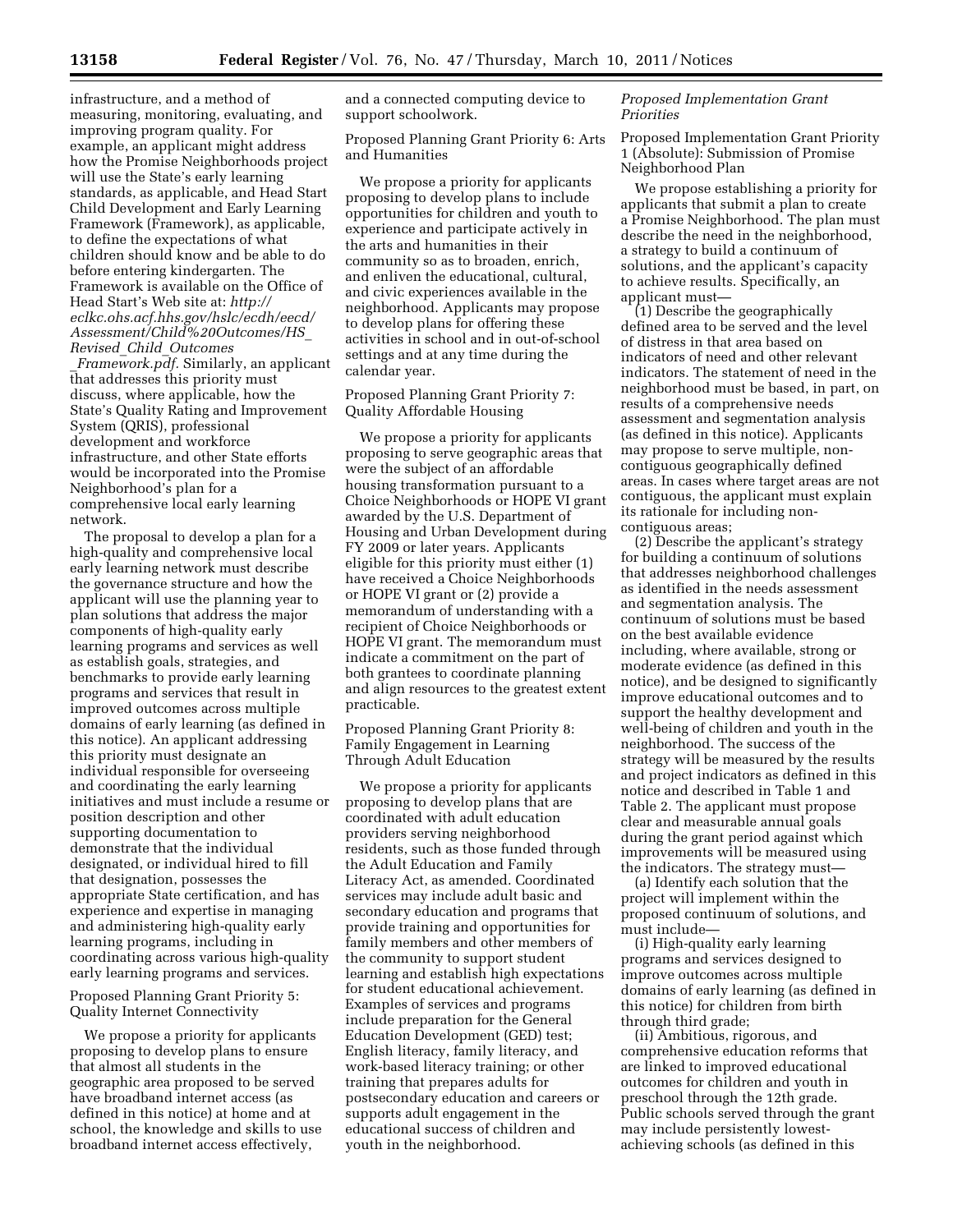notice) or low-performing schools (as defined in this notice) that are not also persistently lowest-achieving schools. An applicant may serve an effective school or schools (as defined in this notice) but only if the applicant also serves at least one low-performing school (as defined in this notice) or persistently lowest-achieving school (as defined in this notice). An applicant must identify in its application the public school or schools it would serve and describe the current status of reforms in the school or schools, including, if applicable, the type of intervention model being implemented. In cases where an applicant operates a school or partners with a school that does not serve all students in the neighborhood, the applicant must partner with at least one additional school that also serves students in the neighborhood. An applicant proposing to work with a persistently lowestachieving school must implement one of the four school intervention models (turnaround model, restart model, school closure, or transformation model) described in Appendix C of the Race to the Top notice inviting applications for new awards for FY 2010, 74 FR 59836, 59866 (November 18, 2009).

An applicant proposing to work with a low-performing school must implement ambitious, rigorous, and comprehensive interventions to assist, augment, or replace schools, which may include implementing one of the four school intervention models, or may include another model of sufficient ambition, rigor, and comprehensiveness to significantly improve academic and other outcomes for students. An applicant proposing to work with a lowperforming school must use an intervention that addresses the effectiveness of teachers and leaders and the school's use of time and resources, which may include increased learning time (as defined in this notice);

**Note regarding school reform strategies:**  So as not to penalize an applicant from working with an LEA that has implemented rigorous reform strategies prior to the publication of this notice, an applicant is not required to propose a new reform strategy in place of an existing reform strategy in order to be eligible for a Promise Neighborhoods implementation grant. For example, an LEA might have begun to implement improvement activities that meet many, but not all, of the elements of a transformation model of school intervention. In this case, the applicant could propose, as part of its

Promise Neighborhood strategy, to work with the LEA as the LEA continues with its reforms;

(iii) Programs that prepare students to be college- and career-ready; and

(iv) Family and community supports (as defined in this notice).

To the extent feasible and appropriate, the plan must describe how the applicant and its partners will leverage and integrate high-quality programs, related public and private investments, and existing neighborhood assets into the continuum of solutions. An application must also include an appendix that summarizes the evidence supporting each proposed solution and describes how the solution is based on the best available evidence, including, where available, strong or moderate evidence (as defined in this notice). In addition, an applicant must describe how the solution will be implemented; the partners that will participate in the implementation of each solution (in any case in which the applicant does not implement the solution directly); the estimated per-child cost, including administrative costs, to implement each solution; the estimated number of children, by age, in the neighborhood who will be served by each solution and how a segmentation analysis was used to target the children and youth to be served; and the source of funds that will be used to pay for each solution. In the description of the estimated number of children to be served, the applicant must include the percentage of all children of the same age group within the neighborhood proposed to be served by each solution.

Applicants must also describe how they will identify Federal, State, or local policies, regulations, or other requirements that would impede the applicant in achieving its goals and will report on those impediments to the Department and other relevant agencies.

As part of the description of their strategy to build a continuum of solutions, applicants must describe how they will participate in, organize, or facilitate, as appropriate, communities of practice for Promise Neighborhoods.

(b) Establish clear, annual goals for evaluating progress in improving systems, such as changes in policies, environments, or organizations that affect children and youth in the neighborhood. Examples of systems change could include a new school district policy to measure the results of family and community support programs, a new funding resource to support the Promise Neighborhoods strategy, or a cross-sector collaboration at the city level to break down municipal agency "silos" and partner with local philanthropic organizations to drive achievement of a set of results; and

(c) Establish clear, annual goals for evaluating progress in leveraging resources, such as the amount of monetary or in-kind investments from public or private organizations to support the Promise Neighborhoods strategy. Examples of leveraging resources are securing new or existing dollars to sustain and scale up what works in the Promise Neighborhood or integrating high-quality programs in the continuum of solutions. Applicants may consider, as part of their plans to scale up their Promise Neighborhood strategy, serving a larger geographic area by partnering with other applicants to the Promise Neighborhoods program from the same city or region;

(3) Explain how it used its needs assessment and segmentation analysis to determine the children with the highest needs and explain how it will ensure that each child in the neighborhood receives the appropriate services from the continuum of solutions. This includes identifying and describing in its application the educational indicators and family and community support indicators that the applicant used to conduct the needs assessment. Whether or not the implementation grant applicant received a Promise Neighborhoods planning grant, the applicant should describe how it—

(a) Collected data for the educational indicators listed in Table 1 and used them as both program and project indicators;

(b) Collected data for the family and community support indicators in Table 2 and used them as program indicators; and

(c) Collected data for unique family and community support indicators, developed by the applicant, that align with the goals and objectives of the project and used them as project indicators or used the indicators in Table 2 as project indicators.

An applicant must also describe how it will collect at least annual data on the indicators in Tables 1 and 2 and report those data to the Department.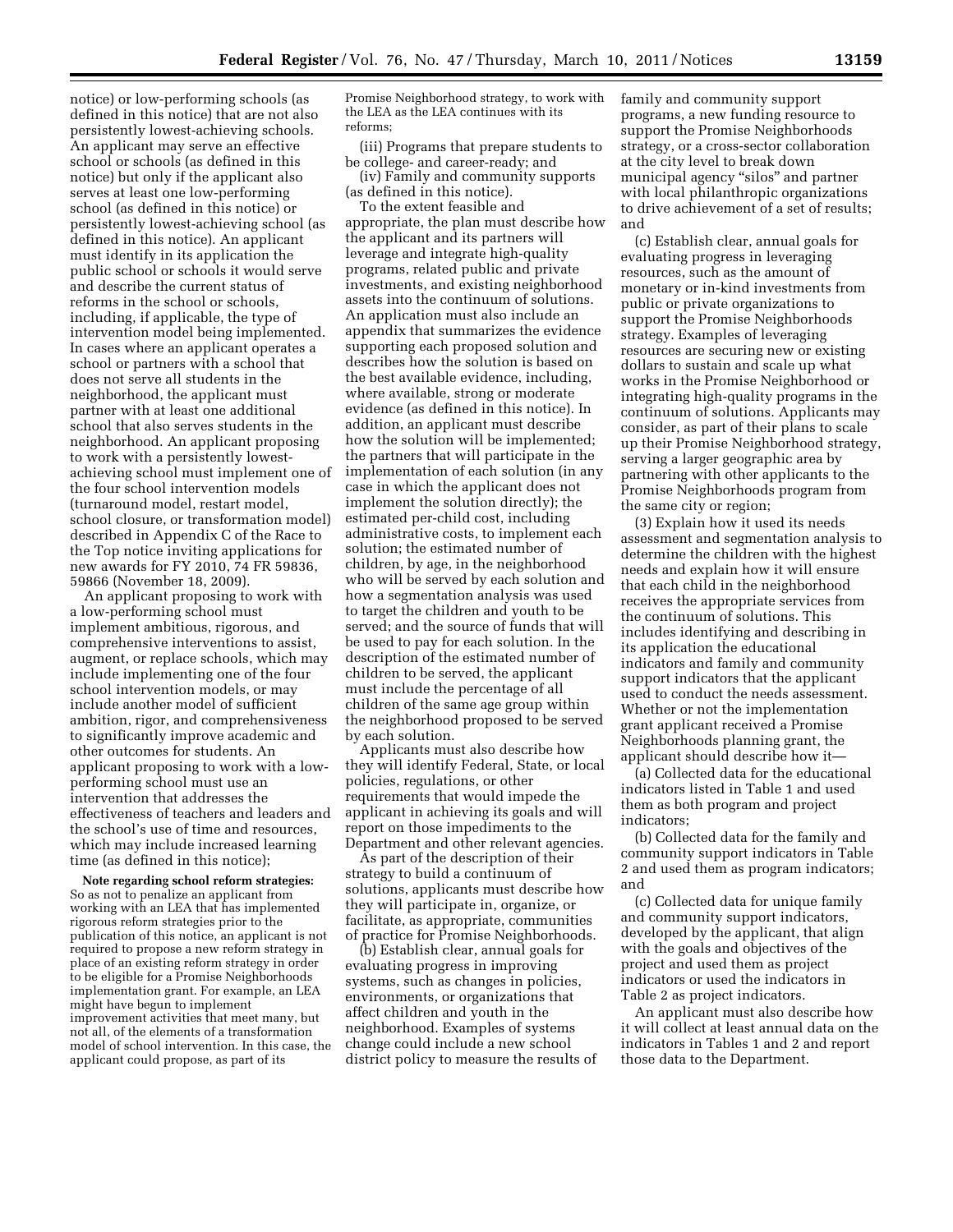| Indicator                                                                                                                                                                                                                                                                                                                                                                                                                                                                                                                                                                                                                                                                                                                                                                          | Result                                                                                                                    |  |
|------------------------------------------------------------------------------------------------------------------------------------------------------------------------------------------------------------------------------------------------------------------------------------------------------------------------------------------------------------------------------------------------------------------------------------------------------------------------------------------------------------------------------------------------------------------------------------------------------------------------------------------------------------------------------------------------------------------------------------------------------------------------------------|---------------------------------------------------------------------------------------------------------------------------|--|
| -# and % of children birth to kindergarten entry who have a place where they usually go,<br>other than an emergency room, when they are sick or in need of advice about their health.<br>-# and % of three-year-olds and children in kindergarten who demonstrate at the beginning of<br>the program or school year age-appropriate functioning across multiple domains of early<br>learning (as defined in this notice) as determined using developmentally-appropriate early<br>learning measures (as defined in this notice).<br>- # & % of children, from birth to kindergarten entry, participating in center-based or formal<br>home-based early learning settings or programs, which may include Early Head Start, Head<br>Start, child care, or publicly funded preschool. | Children enter kindergarten ready to succeed<br>in school.                                                                |  |
| - # & % of students at or above grade level according to State mathematics and reading or<br>language arts assessments in at least the grades required by the ESEA (3rd through 8th and<br>once in high school).                                                                                                                                                                                                                                                                                                                                                                                                                                                                                                                                                                   | Students are proficient in core academic sub-<br>jects.                                                                   |  |
|                                                                                                                                                                                                                                                                                                                                                                                                                                                                                                                                                                                                                                                                                                                                                                                    | Students successfully transition from middle<br>school grades to high school.                                             |  |
| - # & % of Promise Neighborhood students who graduate with a regular high school diploma,<br>as defined in 34 CFR $200.19(b)(1)(iv)$ , and obtain postsecondary degrees, vocational certifi-<br>cates, or other industry-recognized certifications or credentials without the need for remedi-<br>ation.                                                                                                                                                                                                                                                                                                                                                                                                                                                                           | Youth graduate from high school.<br>High school graduates obtain a postsecondary<br>degree, certification, or credential. |  |

# TABLE 1—EDUCATION INDICATORS AND RESULTS THEY ARE INTENDED TO MEASURE

# TABLE 2—FAMILY AND COMMUNITY SUPPORT INDICATORS AND RESULTS THEY ARE INTENDED TO MEASURE

| Indicator                                                                                                                                                                                                                                                                                                                                                                                                                                                                                                                                                                                    | Result                                                                              |  |
|----------------------------------------------------------------------------------------------------------------------------------------------------------------------------------------------------------------------------------------------------------------------------------------------------------------------------------------------------------------------------------------------------------------------------------------------------------------------------------------------------------------------------------------------------------------------------------------------|-------------------------------------------------------------------------------------|--|
| -# & % of children who participate in at least 60 minutes of moderate to vigorous physical ac-<br>tivity daily and consume five or more servings of fruits and vegetables daily; or<br>-possible second indicator, to be determined (TBD) by applicant.                                                                                                                                                                                                                                                                                                                                      | Students are healthy.                                                               |  |
| -# & % of students who feel safe at school and traveling to and from school, as measured by<br>a school climate needs assessment (as defined in this notice); or<br>-possible second indicator, TBD by applicant.                                                                                                                                                                                                                                                                                                                                                                            | Students feel safe at school and in their com-<br>munity.                           |  |
| -Student mobility rate (as defined in this notice); or<br>-possible second indicator. TBD by applicant                                                                                                                                                                                                                                                                                                                                                                                                                                                                                       | Students live in stable communities.                                                |  |
| - For children six months to kindergarten entry, the $#$ and % of parents or family members<br>who report that they read to their child three or more times a week;<br>—For children in the kindergarten through eighth grades, the # and % of parents or family<br>members who report encouraging their child to read books outside of school; and<br>- For children in the ninth through twelfth grades, the $\#$ and % of parents or family members<br>who report talking with their child about the importance of college and career; or<br>-possible second indicator TBD by applicant. | Families and community members support<br>learning in Promise Neighborhood schools. |  |
| $-$ # & % of students who have school and home access (and % of the day they have access)<br>to broadband internet (as defined in this notice) and a connected computing device; or<br>-possible second indicator TBD by applicant.                                                                                                                                                                                                                                                                                                                                                          | Students have access to 21st century learning<br>tools.                             |  |

**Note:** The indicators in Table 1 and Table 2 are not intended to limit an applicant from collecting and using data for additional indicators. Examples of additional indicators are—

(i) The # and % of children who participate in high-quality learning activities during outof-school hours or in the hours after the traditional school day ends;

(ii) The # and % of students who are suspended or receive discipline referrals during the year;

(iii) The share of housing stock in the geographically defined area that is rentprotected, publicly assisted, or targeted for redevelopment with local, State, or Federal funds; and

(iv) The # and % of children who are homeless or in foster care and who have an assigned adult advocate.

**Note:** While the Department believes there are many programmatic benefits of collecting data on every child in the proposed neighborhood, the Department will consider requests to collect data on only a sample of

the children in the neighborhood for some indicators so long as the applicant describes in its application how it would ensure the sample would be representative of the children in the neighborhood.

(4) Describe the experience, lessons learned, and a plan to build capacity of the applicant's management team and project director in all of the following areas:

(a) Working with the neighborhood and its residents; the schools described in paragraph (2) of this priority; the LEA in which those schools are located; Federal, State, and local government leaders; and other service providers.

(b) Collecting, analyzing, and using data for decision-making, learning, continuous improvement, and accountability. The applicant must describe—

(i) Its longitudinal data system that integrates student-level data from multiple sources in order to measure

progress on educational and family and community support indicators for all children in the neighborhood, disaggregated by the subgroups listed in section 1111(b)(3)(C)(xiii) of the ESEA;

(ii) How the applicant has linked the longitudinal data system to schoolbased, LEA, and State data systems; made the data accessible to program partners, researchers, and evaluators while abiding by Federal, State, and other privacy laws and requirements; and managed and maintained the system;

(iii) How the applicant has used rapid-time (as defined in this notice) data in prior years and, how it will continue to use those data once the Promise Neighborhood strategy is implemented, for continuous program improvement; and

(iv) How the applicant will document the implementation process, including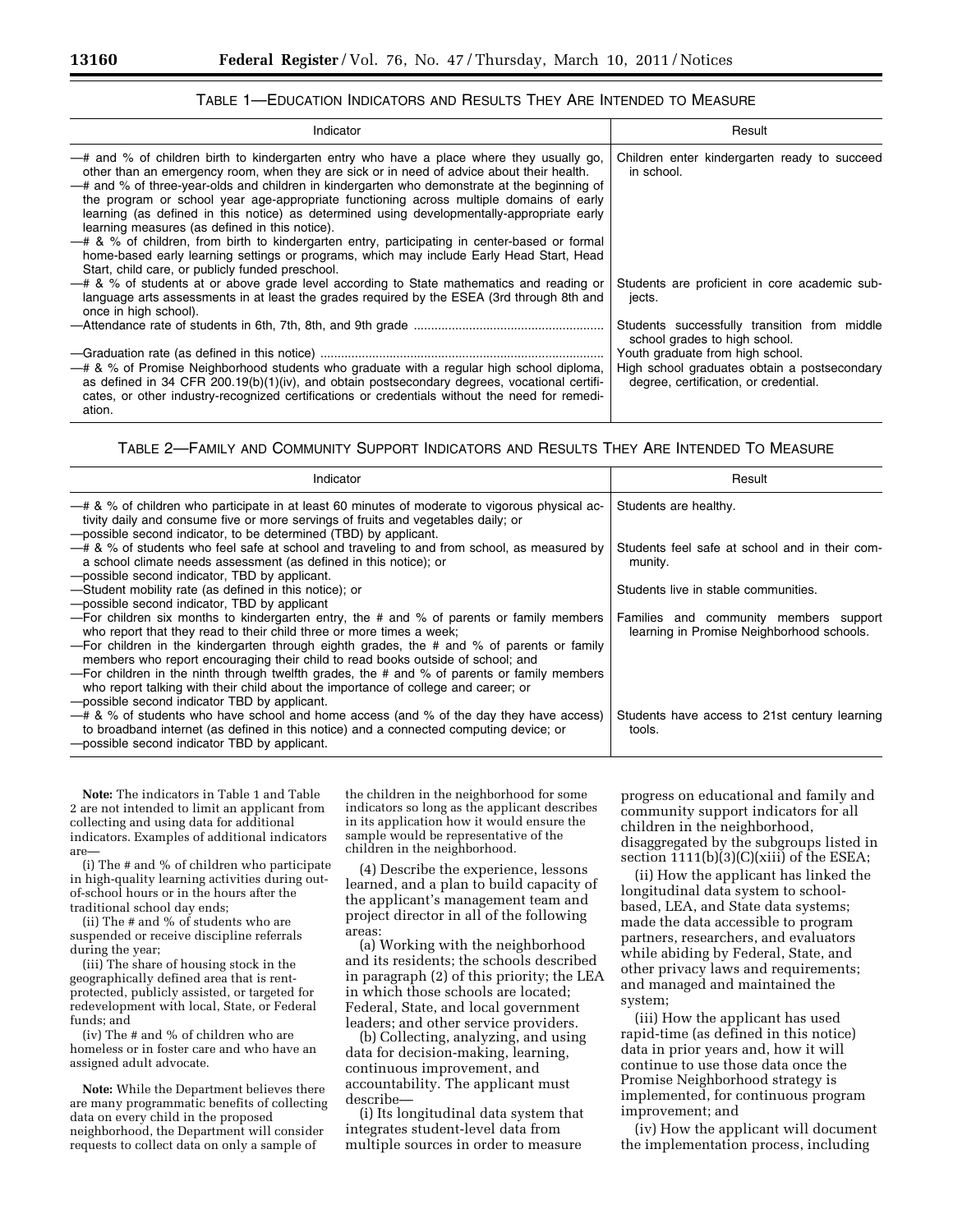by describing lessons learned and best practices.

(c) Creating and strengthening formal and informal partnerships, for such purposes as providing solutions along the continuum of solutions and committing resources to sustaining and scaling up what works. Each applicant must submit, as part of its application, a memorandum of understanding, signed by each organization or agency with which it would partner in implementing the proposed Promise Neighborhood. The memorandum of understanding must describe—

(i) Each partner's financial and programmatic commitment; and

(ii) How each partner's existing vision, theory of change (as defined in this notice), theory of action (as defined in this notice), and current activities align with those of the proposed Promise Neighborhood;

(d) The governance structure proposed for the Promise Neighborhood, including how the eligible entity's governing board or advisory board is representative of the geographic area proposed to be served (as defined in this notice), and how residents of the geographic area would have an active role in the organization's decisionmaking.

(e) Integrating funding streams from multiple public and private sources from the Federal, State, and local level. Examples of public funds include Federal resources from the U.S. Department of Education, such as the 21st Century Community Learning Centers program and title I of the ESEA, and from other Federal agencies, such as the U.S. Departments of Health and Human Services, Housing and Urban Development, Justice, Labor, and Treasury.

(5) Describe the applicant's commitment to work with the Department and with a national evaluator for Promise Neighborhoods to ensure that data collection and program design are consistent with plans to conduct a rigorous national evaluation of the Promise Neighborhoods program and of specific solutions and strategies pursued by individual grantees. This commitment must include, but need not be limited to—

(a) Ensuring that, through memoranda of understanding with appropriate entities, the national evaluator and the Department have access to relevant program and project data sources (*e.g.,*  administrative data and program and project indicator data), including data on a quarterly basis if requested by the Department;

(b) Developing, in consultation with the national evaluator, an evaluation

strategy, including identifying a credible comparison group (as defined in this notice); and

(c) Developing, in consultation with the national evaluator, a plan for identifying and collecting reliable and valid baseline data for both program participants and a designated comparison group of non-participants.

Proposed Implementation Grant Priority 2 (Absolute): Promise Neighborhoods in Rural Communities

We propose establishing a priority for applicants that propose to implement a Promise Neighborhood strategy that (1) meets all of the requirements in Absolute Priority 1; and (2) serves one or more rural communities only.

Proposed Implementation Grant Priority 3 (Absolute): Promise Neighborhoods in Tribal Communities

We propose establishing a priority for applicants proposing to implement a Promise Neighborhood strategy that (1) meets all of the requirements in Absolute Priority 1; and (2) serves one or more Indian tribes (as defined in this notice).

Proposed Implementation Grant Priority 4: Comprehensive Local Early Learning Network

We propose a priority for plans that propose to expand, enhance, or modify an existing network of early learning programs and services to ensure that they are high-quality and comprehensive for children from birth through the third grade. The plan must also ensure that the network establishes a high standard of quality across early learning settings and is designed to improve health, social-emotional, and cognitive outcomes of young children. Distinct from the early learning solutions described in paragraph (2) of Absolute Priority 1, this priority would support implementation plans that coordinate all early learning services and programs in the neighborhood, i.e., school-based early learning programs; district- or State-funded preschool programs; Early Head Start and Head Start; the local child care resource and referral agency, if applicable; IDEA services and programs; services through private providers; home visiting programs; and family, friend, or neighbor care in the Promise Neighborhood.

The coordinated local early learning network must address, or incorporate ongoing State-level efforts regarding, the major components of high-quality early learning programs and services, such as early learning and development standards, program quality standards,

comprehensive assessment systems, workforce and professional development systems, health promotion, family and community engagement, a coordinated data infrastructure, and a method of measuring, monitoring, evaluating, and improving program quality. For example, an applicant might address how the Promise Neighborhoods project will use the State's early learning standards, as applicable, and Head Start Child Development and Early Learning Framework (Framework), as applicable, to define the expectations of what children should know and be able to do before entering kindergarten. The Framework is available on the Office of Head Start's Web site at: *[http://](http://eclkc.ohs.acf.hhs.gov/hslc/ecdh/eecd/Assessment/Child%20Outcomes/HS_Revised_Child_Outcomes_Framework.pdf) [eclkc.ohs.acf.hhs.gov/hslc/ecdh/eecd/](http://eclkc.ohs.acf.hhs.gov/hslc/ecdh/eecd/Assessment/Child%20Outcomes/HS_Revised_Child_Outcomes_Framework.pdf) [Assessment/Child%20Outcomes/](http://eclkc.ohs.acf.hhs.gov/hslc/ecdh/eecd/Assessment/Child%20Outcomes/HS_Revised_Child_Outcomes_Framework.pdf) HS*\_*Revised*\_*Child*\_*[Outcomes](http://eclkc.ohs.acf.hhs.gov/hslc/ecdh/eecd/Assessment/Child%20Outcomes/HS_Revised_Child_Outcomes_Framework.pdf)*\_ *[Framework.pdf.](http://eclkc.ohs.acf.hhs.gov/hslc/ecdh/eecd/Assessment/Child%20Outcomes/HS_Revised_Child_Outcomes_Framework.pdf)* Similarly, an applicant that addresses this priority must discuss, where applicable, how the State's Quality Rating and Improvement System (QRIS), professional development and workforce infrastructure, and other State efforts would be incorporated into the Promise Neighborhood's plan for a comprehensive local early learning network.

The implementation plan for a highquality and comprehensive local early learning network must describe the governance structure and the major components of high-quality early learning programs and services as well as include goals, strategies, and benchmarks to provide early learning programs and services that result in improvements across multiple domains of early learning. The plan must result from a needs assessment and segmentation analysis (as defined in this notice) and should reflect input from a broad range of stakeholders. An application addressing this priority must designate an individual responsible for overseeing and coordinating the early learning initiatives and must include a resume or position description and other supporting documentation to demonstrate that the individual designated, or individual hired to fill that designation, possesses the appropriate State certification, and has experience and expertise in managing and administering high-quality early learning programs, including in coordinating across various early learning programs and services.

Proposed Implementation Grant Priority 5: Quality Internet Connectivity

We propose a priority for applicants with plans to ensure that almost all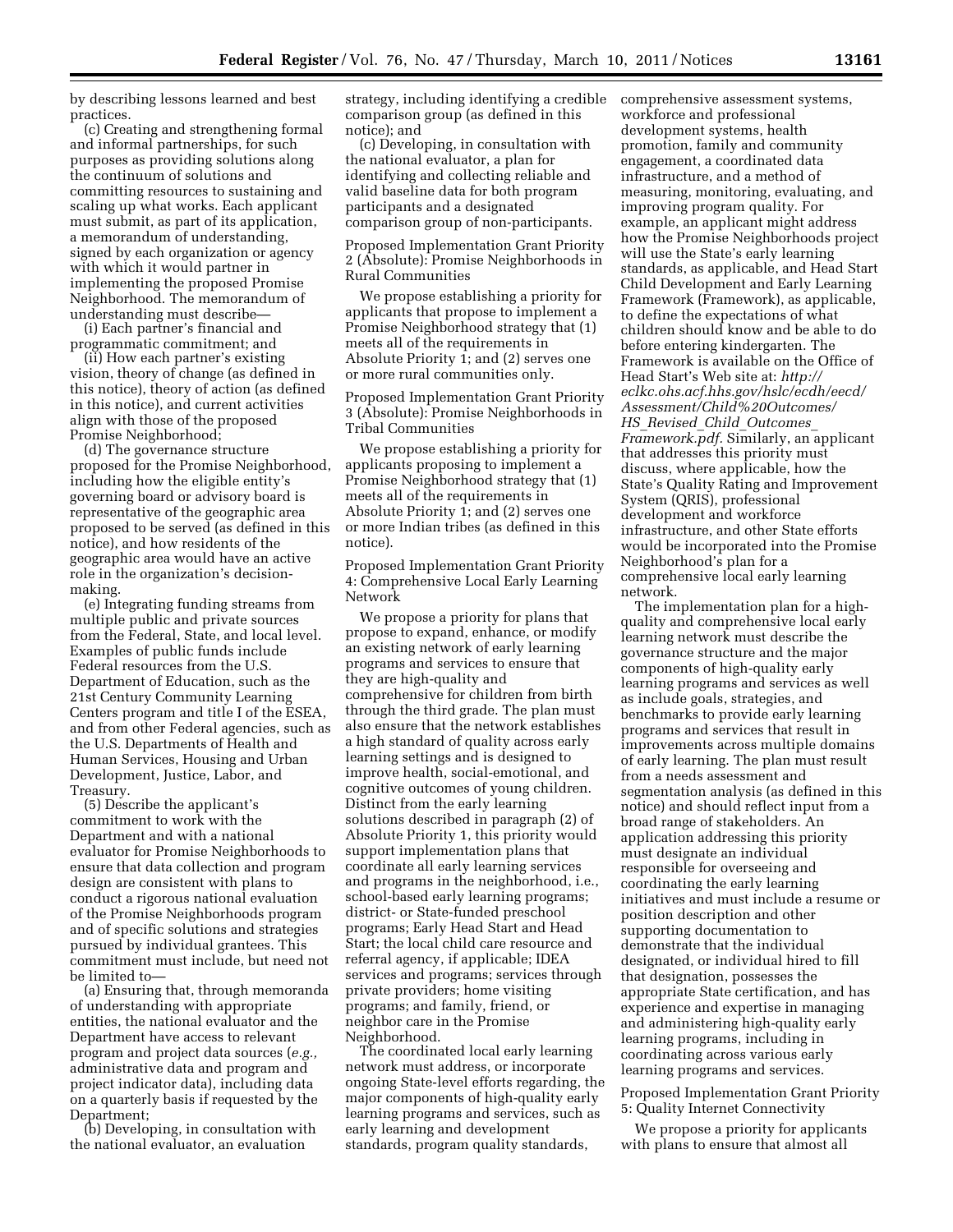students in the geographic area proposed to be served have broadband internet access (as defined in this notice) at home and at school, the knowledge and skills to use broadband internet access effectively, and a connected computing device to support schoolwork.

Proposed Implementation Grant Priority 6: Arts and Humanities

We propose a priority for applicants with plans to include opportunities for children and youth to experience and participate actively in the arts and humanities in their community so as to broaden, enrich, and enliven the educational, cultural, and civic experiences available in the neighborhood. Applicants may include plans for offering these activities in school and out-of-school settings and at any time during the calendar year.

Proposed Implementation Grant Priority 7: Quality Affordable Housing

We propose a priority for applicants that propose to serve geographic areas that were the subject of an affordable housing transformation pursuant to a Choice Neighborhoods or HOPE VI grant awarded by the U.S. Department of Housing and Urban Development during FY 2009 or later years. Applicants eligible for this priority must either (1) have received a Choice Neighborhoods or HOPE VI grant or (2) provide a memorandum of understanding with a recipient of a Choice Neighborhoods or HOPE VI grant. The memorandum must indicate a commitment on the part of both grantees to coordinate implementation and align resources to the greatest extent practicable.

Proposed Implementation Grant Priority 8: Family Engagement in Learning Through Adult Education

We propose a priority for applicants with plans that are coordinated with adult education providers serving neighborhood residents, such as those funded through the Adult Education and Family Literacy Act, as amended. Coordinated services may include adult basic and secondary education and programs that provide training and opportunities for family members and other members of the community to support student learning and establish high expectations for student educational achievement. Examples of services and programs include preparation for the General Education Development (GED) test; English literacy, family literacy, and work-based literacy training; or other training that prepares adults for postsecondary education and careers, or supports adult engagement in the educational success of children and youth in the neighborhood.

# *Optional Supplemental Funding Opportunity*

The U.S. Department of Justice (DOJ) intends to provide an optional, supplemental funding opportunity for Promise Neighborhoods implementation grantees with plans that propose to analyze and resolve public safety concerns associated with violence, gangs, and illegal drugs utilizing strategies that include prevention, intervention, enforcement, and reentry of offenders back into communities upon release from prison and jail. Under this opportunity, DOJ, through an interagency agreement with the Department of Education, would provide additional funds to some Promise Neighborhoods implementation grantees. Specifically, DOJ would consider supporting Promise Neighborhoods grantees with plans that align with local leadership in implementing and sustaining innovative solutions that incorporate evidence and research into local program and policy decisions to address and reduce persistent crime. Applicants with plans that address this opportunity would submit a supplemental DOJ Byrne Criminal Justice Innovation application as part of its Department of Education Promise Neighborhoods application.

## **Proposed Requirements**

The Department proposes the following eligibility requirements for the Promise Neighborhoods program. We may apply one or more of these requirements in any year in which we conduct a competition for this program.

1. *Eligible Applicants:* To be eligible for a grant under this competition, an applicant must be an eligible organization (as defined in this notice). For purposes of Absolute Priority 3, an eligible applicant is an eligible organization that partners with an Indian tribe or is an Indian tribe that meets the definition of an eligible organization.

2. *Cost-Sharing or Matching:*  (a) *Planning grants.* To be eligible for a planning grant under this competition, an applicant must demonstrate that it has established a commitment from one or more entities in the public or private sector, which may include Federal, State, and local public agencies, philanthropic organizations, private businesses, or individuals, to provide matching funds for the planning process. An applicant for a planning grant must obtain matching funds or inkind donations for the planning process

equal to at least 50 percent of its grant award, except that an applicant proposing a project that meets *Absolute Priority 2: Promise Neighborhoods in Rural Communities* or *Absolute Priority 3: Promise Neighborhoods in Tribal Communities* must obtain matching funds or in-kind donations equal to at least 25 percent of the grant award.

(b) *Implementation Grants.* To be eligible for an implementation grant under this competition, an applicant must demonstrate that it has established a commitment from one or more entities in the public or private sector, which may include Federal, State, and local public agencies, philanthropic organizations, private businesses, or individuals, to provide matching funds for the implementation process. An applicant for an implementation grant must obtain matching funds or in-kind donations equal to at least 100 percent of its grant award, except that an applicant proposing a project that meets *Absolute Priority 2: Promise Neighborhoods in Rural Communities* or *Absolute Priority 3: Promise Neighborhoods in Tribal Communities*  must obtain matching funds or in-kind donations equal to at least 50 percent of the grant award.

Eligible sources of matching include sources of funds used to pay for solutions within the continuum of solutions, such as Head Start programs, initiatives supported by the LEA, or public health services for children in the neighborhood. At least 10 percent of an implementation applicant's total match must be cash or in-kind contributions from the private sector, which may include philanthropic organizations, private businesses, or individuals.

(c) *Planning and Implementation Grants.* Both planning and implementation applicants must demonstrate a commitment of matching funds in the applications. The applicants must specify the source of the funds or contributions and in the case of a third-party in-kind contribution, a description of how the value was determined for the donated or contributed goods or service. Applicants must demonstrate the match commitment by including letters in their applications explaining the type and quantity of the match commitment with original signatures from the executives of organizations or agencies providing the match. The Secretary may consider decreasing the matching requirement in the most exceptional circumstances, on a case-by-case basis.

An applicant that is unable to meet the matching requirement must include in its application a request to the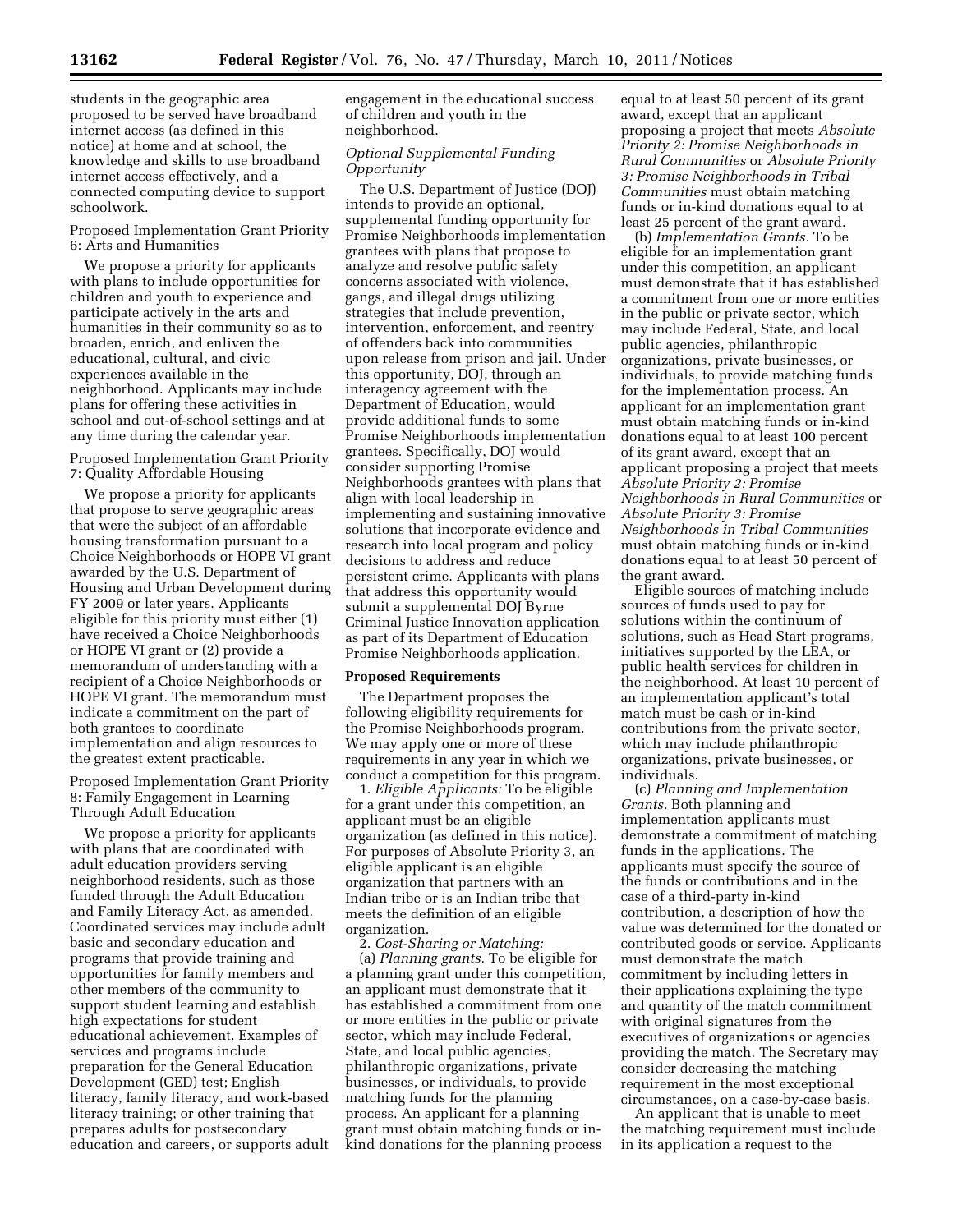Secretary to reduce the matching requirement, including the amount of the requested reduction, the total remaining match contribution, and a statement of the basis for the request. An applicant should review the Department's cost-sharing and costmatching regulations, which include specific limitations in 34 CFR 74.23 applicable to non-profit organizations and institutions of higher education and 34 CFR 80.24 applicable to State, local, and Indian tribal governments, and the Office of Management and Budget (OMB) cost principles regarding donations, capital assets, depreciations and allowable costs. These circulars are available on OMB's Web site at *[http://](http://www.whitehouse.gov/omb/circulars/index.html) [www.whitehouse.gov/omb/circulars/](http://www.whitehouse.gov/omb/circulars/index.html)  [index.html.](http://www.whitehouse.gov/omb/circulars/index.html)* 

### **Proposed Definitions**

We propose the following definitions for this program. We may apply one or more of these definitions in any year in which this program is in effect.

*Broadband internet access* means internet access sufficient to provide community members with the internet available when and where they need it and for the uses they require.

*Community of practice* means a group of grantees that agrees to interact regularly to solve a persistent problem or improve practice in an area that is important to them and the success of their project. Establishment of communities of practice under Promise Neighborhoods will enable grantees to meet, discuss, and collaborate with each other regarding grantee projects.

*Continuum of cradle-through-collegeto-career solutions* or *continuum of solutions* means solutions that—

(1) Include programs, policies, practices, services, systems, and supports that result in improving educational and developmental outcomes for children from cradle through college to career;

(2) Are based on the best available evidence, including, where available, strong or moderate evidence (as defined in this notice);

(3) Are linked and integrated seamlessly (as defined in this notice); and

(4) Include both education programs and family and community supports.

*Credible comparison group* includes a comparison group formed by matching project participants with nonparticipants based on key characteristics that are thought to be related to outcomes. These characteristics include, but are not limited to: (1) Prior test scores and other measures of academic achievement (preferably the same measures that will be used to assess the

outcomes of the project); (2) demographic characteristics, such as age, disability, gender, English proficiency, ethnicity, poverty level, parents' educational attainment, and single- or two-parent family background; (3) the time period in which the two groups are studied (*e.g.,*  the two groups are children entering kindergarten in the same year as opposed to sequential years); and (4) methods used to collect outcome data (*e.g.,* the same test of reading skills administered in the same way to both groups).

*Developmentally appropriate early learning measures* means a range of assessment instruments that are used in ways consistent with the purposes for which they were designed and validated; appropriate for the ages and other characteristics of the children being assessed; designed and validated for use with children whose ages, cultures, languages spoken at home, socioeconomic status, abilities and disabilities, and other characteristics are similar to those of the children with whom the assessments will be used; and used in compliance with the measurement standards set forth by the American Educational Research Association (AERA), the American Psychological Association (APA), and the National Council for Measurement in Education (NCME) in the 1999 Standards for Educational and Psychological Testing.

*Education programs* means programs that include, but are not limited to—

(1) High-quality early learning programs or services designed to improve outcomes across multiple domains of early learning for young children. Such programs must be specifically intended to align standards, practices, strategies, or activities across as broad an age range as birth through third grade so as to ensure that young children enter kindergarten and progress through the early elementary school grades demonstrating ageappropriate functioning across the multiple domains;

(2) For children in preschool through the 12th grade, programs, policies, and personnel that are linked to improved educational outcomes. The programs, policies, and personnel—

(a) Must include effective teachers and effective principals;

(b) Must include strategies, practices, or programs that encourage and facilitate the evaluation, analysis, and use of student achievement, student growth (as defined in this notice), and other data by educators, families, and other stakeholders to inform decisionmaking;

(c) Must include college- and careerready standards, assessments, and practices, including a well-rounded curriculum, instructional practices, strategies, or programs in, at a minimum, core academic subjects as defined in section 9101(11) of the ESEA, that are aligned with high academic content and achievement standards and with high-quality assessments based on those standards; and

(d) May include creating multiple pathways for students to earn regular high school diplomas (e.g., using schools that serve the needs of overaged, under-credited, or other students with an exceptional need for flexibility regarding when they attend school or the additional supports they require; awarding credit based on demonstrated evidence of student competency; or offering dual-enrollment options); and

(3) Programs that prepare students for college and career success, which may include programs that—

(a) Create and support partnerships with community colleges, four-year colleges, or universities and that help instill a college-going culture in the neighborhood;

(b) Provide dual-enrollment opportunities for secondary students to gain college credit while in high school;

(c) Provide, through relationships with businesses and other organizations, apprenticeship opportunities to students;

(d) Align curricula in the core academic subjects with requirements for industry-recognized certifications or credentials, particularly in high-growth sectors;

(e) Provide access to career and technical education programs so that individuals can attain the skills and industry-recognized certifications or credentials for success in their careers; and

(f) Provide opportunities for all youth (both in and out of school) to achieve academic and employment success by improving educational and skill competencies and providing connections to employers. Such activities may include opportunities for on-going mentoring, supportive services, incentives for recognition and achievement, and opportunities related to leadership, development, decisionmaking, citizenship, and community service.

*Effective school* means a school that has—

(1) Significantly closed the achievement gaps between subgroups of students (as identified in section  $1111(b)(3)(C)(xiii)$  of the ESEA) within the school or district; or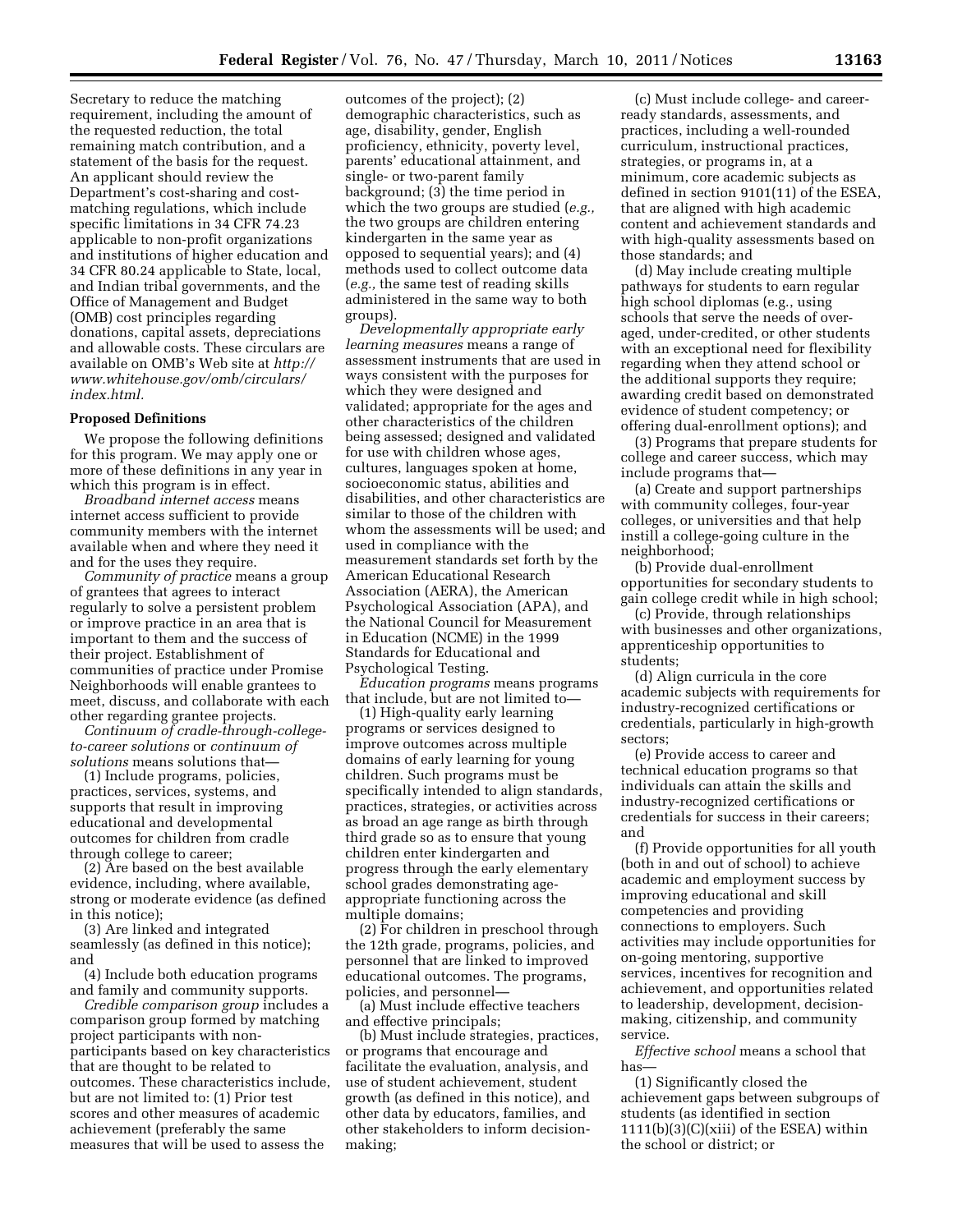(2)(a) Demonstrated success in significantly increasing student academic achievement in the school for all subgroups of students (as identified in section  $1111(b)(3)(C)(xiii)$  of the ESEA) in the school; and (b) made significant improvements in other areas, such as graduation rates (as defined in this notice) or recruitment and placement of effective teachers and effective principals.

*Eligible organization* means an organization that—

(1) Is representative of the geographic area proposed to be served (as defined in this notice);

(2) Is one of the following:

(a) A nonprofit organization that meets the definition of a nonprofit under 34 CFR 77.1(c), which may include a faith-based nonprofit organization.

(b) An institution of higher education as defined by section  $101(a)$  of the Higher Education Act of 1965, as amended.

(c) An Indian tribe (as defined in this notice);

(3) Currently provides at least one of the solutions from the applicant's proposed continuum of solutions in the geographic area proposed to be served; and

(4) Operates or proposes to work with and involve in carrying out its proposed project, in coordination with the school's LEA, at least one public elementary or secondary school that is located within the identified geographic area that the grant will serve.

*Family and community supports*  means—

(1) Child and youth health programs, such as physical, mental, behavioral, and emotional health programs (e.g., home visiting programs; Early Head Start; programs to improve nutrition and fitness, reduce childhood obesity, and create healthier communities);

(2) Safety programs, such as programs in school and out of school to prevent, control, and reduce crime, violence, drug and alcohol use, and gang activity; programs that address classroom and school-wide behavior and conduct; programs to prevent child abuse and neglect; programs to prevent truancy and reduce and prevent bullying and harassment; and programs to improve the physical and emotional security of the school setting as perceived, experienced, and created by students, staff, and families;

(3) Community stability programs, such as programs that—

(a) Increase the stability of families in communities by expanding access to quality, affordable housing, providing legal support to help families secure

clear legal title to their homes, and providing housing counseling or housing placement services;

(b) Provide adult education and employment opportunities and training to improve educational levels, job skills and readiness in order to decrease unemployment, with a goal of increasing family stability;

(c) Improve families' awareness of, access to, and use of a range of social services, if possible at a single location;

(d) Provide unbiased, outcomefocused, and comprehensive financial education, inside and outside the classroom and at every life stage;

(e) Increase access to traditional financial institutions (*e.g.,* banks and credit unions) rather than alternative financial institutions (*e.g.,* check cashers and payday lenders);

(f) Help families increase their financial literacy, financial assets, and savings; and

(g) Help families access transportation to education and employment opportunities;

(4) Family and community engagement programs, such as family literacy programs and programs that provide adult education and training and opportunities for family members and other members of the community to support student learning and establish high expectations for student educational achievement; mentorship programs that create positive relationships between children and adults; and programs that provide for the use of such community resources as libraries, museums, and local businesses to support improved student educational outcomes; and

(5) 21st century learning tools, such as technology (e.g., computers and mobile phones) used by students in the classroom and in the community to support their education. This includes programs that help students use the tools to develop knowledge and skills in such areas as reading and writing, mathematics, research, critical thinking, communication, creativity, innovation, and entrepreneurship.

*Graduation rate* means the four-year or extended-year adjusted cohort graduation rate as defined by 34 CFR 200.19(b)(1).

**Note:** This definition is not meant to prevent a grantee from also collecting information about the reasons why students do not graduate from the target high school, *e.g.,* dropping out or moving outside of the school district for non-academic or academic reasons.

*Increased learning time* means using a longer school day, week, or year to significantly increase the total number of school hours. It is used to redesign

the school's program in a manner that includes additional time for (a) instruction in core academic subjects as defined in section 9101(11) of the ESEA; (b) instruction in other subjects and enrichment activities that contribute to a well-rounded education, including, for example, physical education, service learning, and experiential and workbased learning opportunities that are provided by partnering, as appropriate, with other organizations; and (c) teachers to collaborate, plan, and engage in professional development within and across grades and subjects.

*Indian tribe* means any Indian or Alaska Native tribe, band, nation, pueblo, village or community that the Secretary of the Interior acknowledges to exist as an Indian tribe, 25 U.S.C. 479a and 479a–1.

*Indicators of need* means currently available data that describe—

(1) Education need, which means— (a) All or a portion of the

neighborhood includes or is within the attendance zone of a low-performing school that is a high school, especially one in which the graduation rate (as defined in this notice) is less than 60 percent or a school that can be characterized as low-performing based on another proxy indicator, such as students' on-time progression from grade to grade; and

(b) Other indicators, such as significant achievement gaps between subgroups of students (as identified in section  $1111(b)(3)(C)(xiii)$  of the ESEA) within a school or LEA, high teacher and principal turnover, or high student absenteeism; and

(2) Family and community support need, which means—

(a) Percentages of children with preventable chronic health conditions (*e.g.,* asthma, poor nutrition, dental problems, obesity) or avoidable developmental delays;

(b) Immunization rates;

(c) Rates of crime, including violent crime;

(d) Student mobility rates;

(e) Teenage birth rates;

(f) Percentage of children in singleparent or no-parent families;

(g) Rates of vacant or substandard homes, including distressed public and assisted housing; or

(h) Percentage of the residents living at or below the Federal poverty threshold.

*Linked and integrated seamlessly,*  with respect to the continuum of solutions, means solutions that have common outcomes, focus on similar milestones, support transitional time periods (*e.g.,* the beginning of kindergarten, the middle grades, or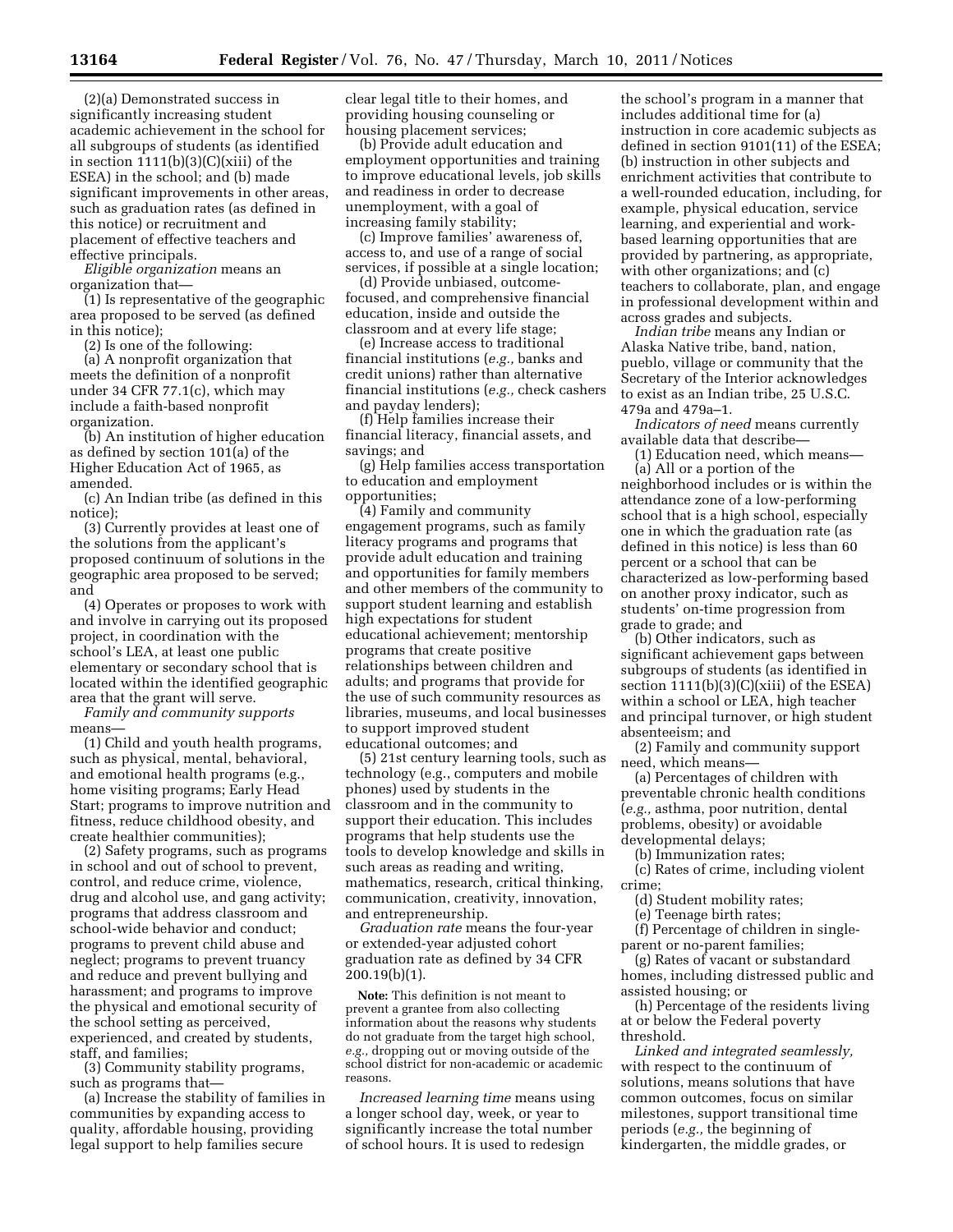graduation from high school) along the cradle-through-college-to-career continuum, and address time and resource gaps that create obstacles for students in making academic progress.

*Low-performing schools* means schools receiving assistance through title I of the Elementary and Secondary Education Act of 1965, as amended (ESEA), that are in corrective action or restructuring in the State, as determined under section 1116 of the ESEA, and the secondary schools (both middle and high schools) in the State that are equally as low-achieving as these Title I schools and are eligible for, but do not receive, Title I funds.

*Moderate evidence* means evidence from previous studies with designs that can support causal conclusions (*i.e.,*  studies with high internal validity) but have limited generalizability (*i.e.,*  moderate external validity) or from studies with high external validity but moderate internal validity.

*Multiple domains of early learning*  means physical well-being and motor development; social-emotional development; approaches toward learning, which refers to the inclinations, dispositions, or styles, rather than skills, that reflect ways that children become involved in learning and develop their inclinations to pursue learning; language and literacy development, including emergent literacy; and cognition and general knowledge, which refers to thinking and problem-solving as well as knowledge about particular objects and the way the world works. Cognition and general knowledge include mathematical and scientific knowledge, abstract thought, and imagination.

*Neighborhood assets* means—

(1) Developmental assets that allow residents to attain the skills needed to be successful in all aspects of daily life (*e.g.,* educational institutions, early learning centers, and health resources);

(2) Commercial assets that are associated with production, employment, transactions, and sales (*e.g.,* labor force and retail establishments);

(3) Recreational assets that create value in a neighborhood beyond work and education (*e.g.,* parks, open space, community gardens, and arts organizations);

(4) Physical assets that are associated with the built environment and physical infrastructure (*e.g.,* housing, commercial buildings, and roads); and

(5) Social assets that establish wellfunctioning social interactions (*e.g.,*  public safety and community engagement).

*Persistently lowest-achieving school*  means, as determined by the State—

(1) Any school receiving assistance through Title I that is in improvement, corrective action, or restructuring and that—

(a) Is among the lowest-achieving five percent of Title I schools in improvement, corrective action, or restructuring or the lowest-achieving five Title I schools in improvement, corrective action, or restructuring in the State, whichever number of schools is greater; or

(b) Is a high school that has had a graduation rate that is less than 60 percent over a number of years; and

(2) Any secondary school that is eligible for, but does not receive, Title I funds that—

(a) Is among the lowest-achieving five percent of secondary schools or the lowest-achieving five secondary schools in the State that are eligible for, but do not receive, Title I funds, whichever number of schools is greater; or

(b) Is a high school that has had a graduation rate that is less than 60 percent over a number of years.

*Program indicators* are indicators that the Department will use only for research and evaluation purposes and for which an applicant is not required to propose solutions.

*Project indicators* are indicators for which an applicant proposes solutions intended to result in progress on the indicators.

*Public officials* means elected officials (*e.g.,* council members, aldermen and women, commissioners, State legislators, Congressional representatives, members of the school board), appointed officials (*e.g.,*  members of a planning or zoning commission, or of any other regulatory or advisory board or commission), or individuals who are not necessarily public officials, but who have been appointed by a public official to serve on the Promise Neighborhoods governing board or advisory board.

*Rapid-time,* in reference to reporting and availability of locally-collected data, means that data are available quickly enough to inform current lessons, instruction, and related education programs and family and community supports.

*Representative of the geographic area proposed to be served* means that residents of the geographic area proposed to be served have an active role in decision-making and that at least one-third of the eligible entity's governing board or advisory board is made up of—

(1) Residents who live in the geographic area proposed to be served,

which may include residents who are representative of the ethnic and racial composition of the neighborhood's residents and the languages they speak;

(2) Residents of the city or county in which the neighborhood is located but who live outside the geographic area proposed to be served, and who are lowincome (which means earning less than 80 percent of the area's median income as published by the Department of Housing and Urban Development);

(3) Public officials (as defined in this notice) who serve the geographic area proposed to be served (although not more than one-half of the governing board or advisory board may be made up of public officials); or

(4) Some combination of individuals from the three groups listed in paragraphs (1), (2), and (3) of this definition.

*Rural community* means a neighborhood that—

(1) Is served by an LEA that is currently eligible under the Small Rural School Achievement (SRSA) program or the Rural and Low-Income School (RLIS) program authorized under Title VI, Part B of the ESEA. Applicants may determine whether a particular LEA is eligible for these programs by referring to information on the following Department Web sites. For the SRSA program: *[http://www.ed.gov/programs/](http://www.ed.gov/programs/reapsrsa/eligible10/index.html)  [reapsrsa/eligible10/index.html.](http://www.ed.gov/programs/reapsrsa/eligible10/index.html)* 

For the RLIS program: *[http://](http://www.ed.gov/programs/reaprlisp/eligible10/index.html) [www.ed.gov/programs/reaprlisp/](http://www.ed.gov/programs/reaprlisp/eligible10/index.html) [eligible10/index.html;](http://www.ed.gov/programs/reaprlisp/eligible10/index.html)* or

(2) Includes only schools designated with a school locale code of 42 or 43. Applicants may determine school locale codes by referring to the following Department Web site: *[http://](http://nces.ed.gov/ccd/schoolsearch/)  [nces.ed.gov/ccd/schoolsearch/.](http://nces.ed.gov/ccd/schoolsearch/)* 

*School climate needs assessment*  means an evaluation tool that measures the extent to which the school setting promotes or inhibits academic performance by collecting perception data from individuals, which could include students, staff, or families.

*Segmentation analysis* means the process of grouping and analyzing data from children and families in the geographic area proposed to be served according to indicators of need (as defined in this notice) or other relevant indicators.

**Note:** The analysis is intended to allow grantees to differentiate and more effectively target interventions based on what they learn about the needs of different populations in the geographic area.

*Strong evidence* means evidence from studies with designs that can support causal conclusions (*i.e.,* studies with high internal validity), and studies that,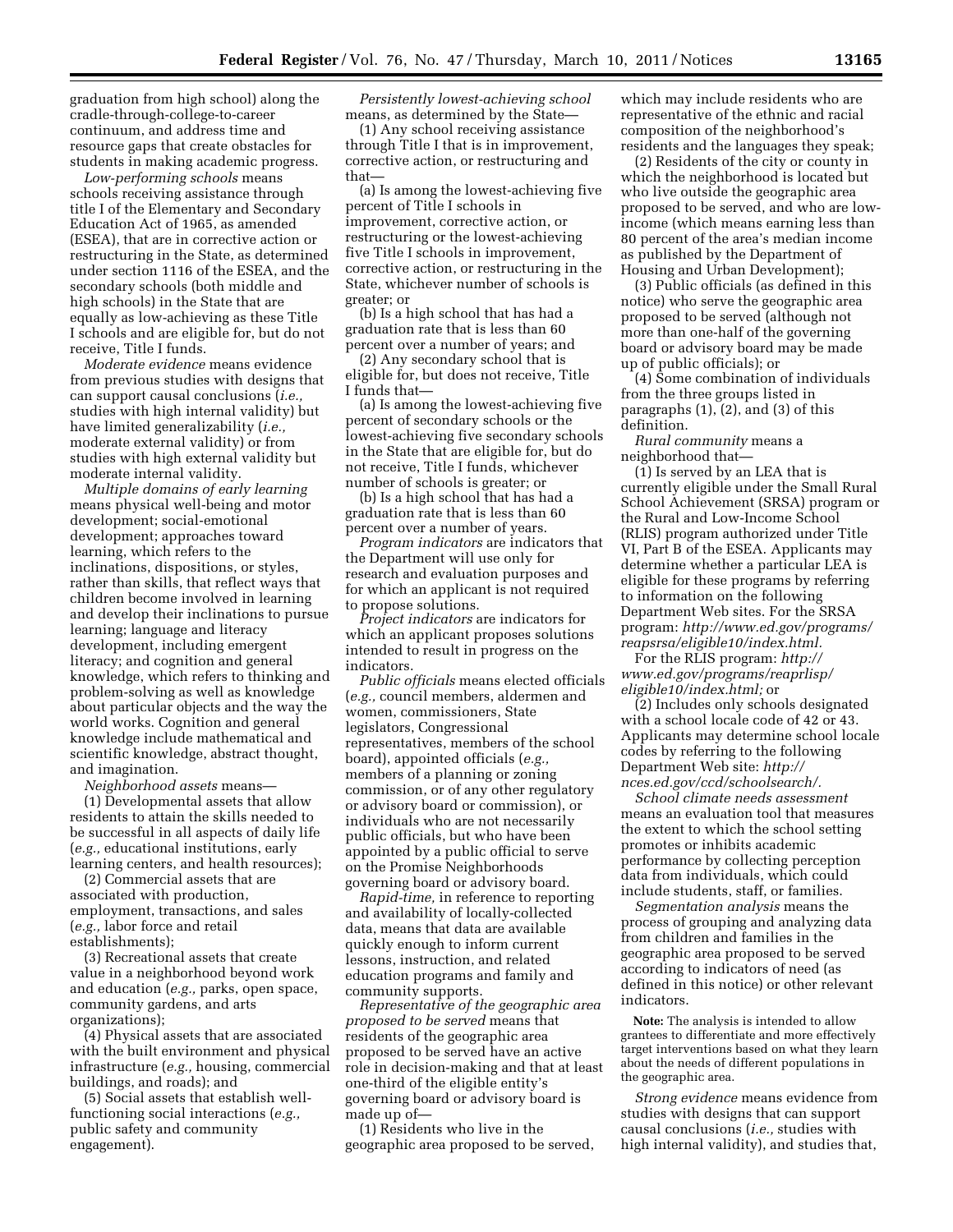in total, include enough of the range of participants and settings to support scaling up to the State, regional, or national level (*i.e.,* studies with high external validity).

*Student achievement* means—

(1) For tested grades and subjects:

(a) A student's score on the State's assessments under the ESEA; and, as appropriate,

(b) Other measures of student learning, such as those described in paragraph (2) of this definition, provided they are rigorous and comparable across classrooms and programs.

(2) For non-tested grades and subjects: alternative measures of student learning and performance, such as student scores on pre-tests and end-of-course tests; student performance on English language proficiency assessments; and other measures of student achievement that are rigorous and comparable across classrooms.

*Student growth* means the change in achievement data for an individual student between two or more points in time. Growth may also include other measures that are rigorous and comparable across classrooms.

*Student mobility rate* is calculated by dividing the total number of new student entries and withdrawals at a school, from the day after the first official enrollment number is collected through the end of the academic year, by the first official enrollment number of the academic year.

**Note:** This definition is not meant to limit a grantee from also collecting information about why students enter or withdraw from the school, *e.g.,* transferring to charter schools, moving outside of the school district for non-academic or academic reasons.

*Theory of action* means an organization's strategy regarding how, considering its capacity and resources, it will take the necessary steps and measures to accomplish its desired results.

*Theory of change* means an organization's beliefs about how its inputs, and early and intermediate outcomes, relate to accomplishing its long-term desired results.

### **Proposed Selection Criteria**

We propose the following selection criteria for evaluating a planning and implementation grant application under the Promise Neighborhoods program. These criteria are designed to align with the absolute priority for planning and implementation grants. Thus, the ''need for project'' criterion aligns with the absolute priority requirement that applicants describe the need in the neighborhood. The ''quality of project

design'' and ''quality of project services'' criteria align with the absolute priority requirement that applicants describe a strategy to build a continuum of solutions with strong schools at the center. The ''quality of the management plan'' criterion aligns with the absolute priority requirement that applicants describe their capacity to achieve results.

In the notice inviting applications, the application package, or both, we will announce the maximum possible points assigned to each criterion. We may apply one or more of these criteria in any year in which this program is in effect.

*Proposed Planning Grants Selection Criteria* 

The proposed selection criteria for planning grant applicants are as follows:

(1) Need for project. (a) The Secretary considers the need

for the proposed project. (b) In determining the need for the proposed project, the Secretary considers—

(i) The magnitude or severity of the problems to be addressed by the proposed project as described by indicators of need and other relevant indicators; and

(ii) The extent to which the geographically defined area has been described.

(2) Quality of the project design. (a) The Secretary considers the quality of the design of the proposed project.

(b) In determining the quality of the design of the proposed project, the

Secretary considers— (i) The extent to which the continuum

of solutions will be aligned with an ambitious, rigorous, and comprehensive strategy for improvement of schools in the neighborhood;

(ii) The extent to which the applicant describes a proposal to plan to create a complete continuum of solutions, including early learning through grade 12, college- and career-readiness, and family and community supports, without time and resource gaps that will prepare all children in the neighborhood to attain an excellent education and successfully transition to college and a career; and

(iii) The extent to which solutions leverage existing neighborhood assets and coordinate with other efforts, including programs supported by Federal, State, local, and private funds.

(3) Quality of project services.

(a) The Secretary considers the quality of the services to be provided by the proposed project.

(b) In determining the quality of the project services, the Secretary considers—

(i) The extent to which the applicant describes how the needs assessment and segmentation analysis, including identifying and describing indicators, will be used during the planning phase to determine each solution within the continuum; and

(ii) The extent to which the applicant describes how it will determine that solutions are based on the best available evidence including, where available, strong or moderate evidence, and ensure that solutions drive results and lead to changes on indicators.

(4) Quality of the management plan.

(a) The Secretary considers the quality of the management plan for the proposed project.

(b) In determining the quality of the management plan for the proposed project, the Secretary considers the experience, lessons learned, and proposal to build capacity of the applicant's management team and project director in all of the following areas—

(i) Working with the neighborhood and its residents; the schools described in paragraph (2)(b) of Absolute Priority 1; the LEA in which those schools are located; Federal, State, and local government leaders; and other service providers;

(ii) Collecting, analyzing, and using data for decision-making, learning, continuous improvement, and accountability;

(iii) Creating formal and informal partnerships, including the alignment of the visions, theories of action, and theories of change described in its memorandum of understanding; and

(iv) Integrating funding streams from multiple public and private sources, including its proposal to leverage and integrate high-quality programs in the neighborhood into the continuum of solutions.

## *Proposed Implementation Grants Selection Criteria*

The proposed selection criteria for implementation grant applicants are as follows:

(1) Need for project.

(a) The Secretary considers the need for the proposed project.

(b) In determining the need for the proposed project, the Secretary considers—

(i) The magnitude or severity of the problems to be addressed by the proposed project as described by indicators of need and other relevant indicators identified in part by the needs assessment and segmentation analysis; and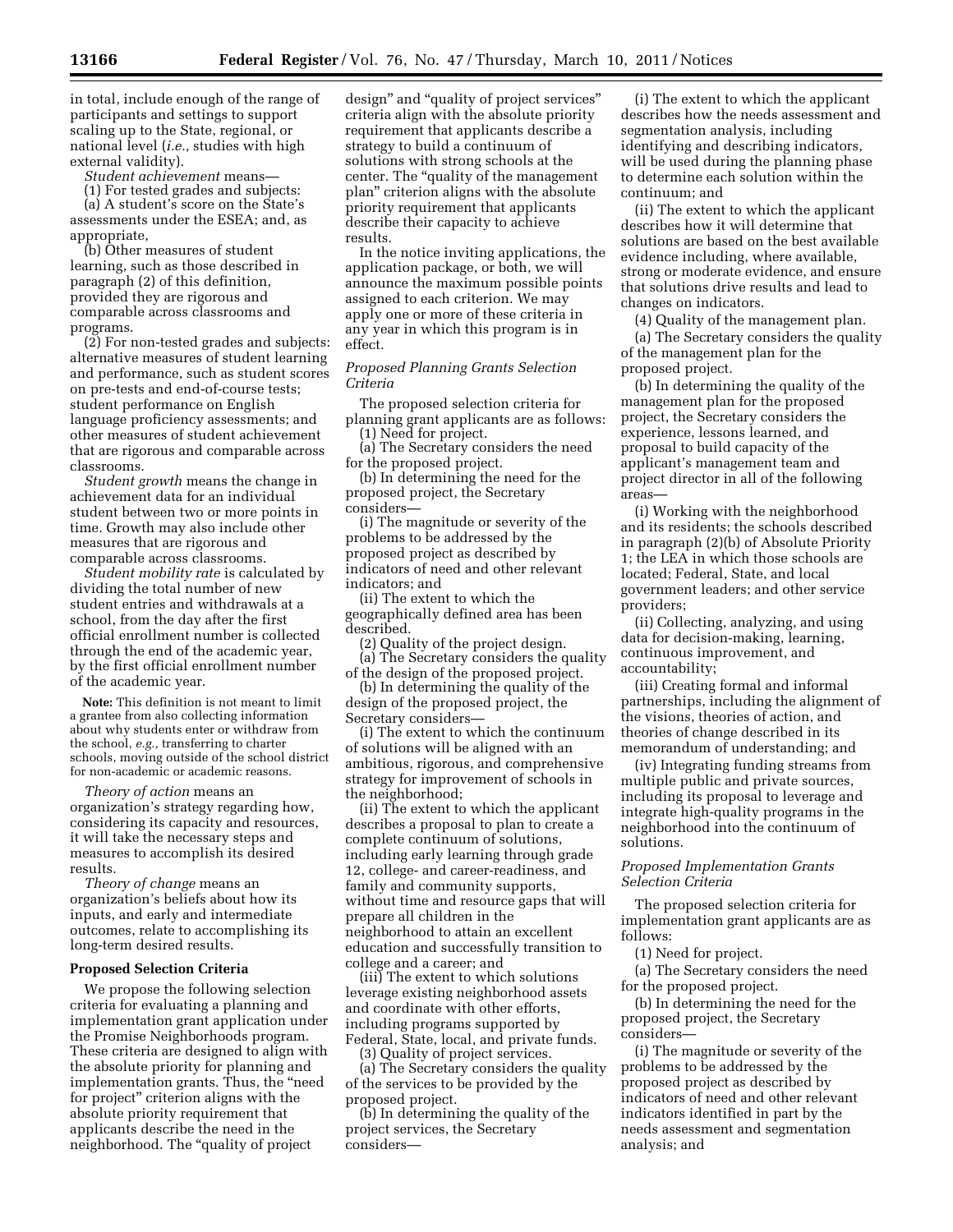(ii) The extent to which the geographically defined area has been described.

(2) Quality of the project design.

(a) The Secretary considers the quality of the design of the proposed project.

(b) In determining the quality of the design of the proposed project, the Secretary considers the following factors:

(i) The extent to which the continuum of solutions is aligned with an ambitious, rigorous, and comprehensive strategy for improvement of schools in the neighborhood.

(ii) The extent to which the applicant describes an implementation plan to create a complete continuum of solutions, including early learning through grade 12, college- and careerreadiness, and family and community supports, without time and resource gaps, that will prepare all children in the neighborhood to attain an excellent education and successfully transition to college and a career.

(iii) The extent to which the applicant identifies existing neighborhood assets and programs supported by Federal, State, local, and private funds that will be used to implement a continuum of solutions.

(iv) The extent to which the applicant describes its implementation plan, including clear, annual goals for improving systems and leveraging resources as described in paragraph (2) of Absolute Priority 1.

(3) Quality of project services.

(a) The Secretary considers the quality of the services to be provided by the proposed project.

(b) In determining the quality of the project services, the Secretary considers—

(i) The extent to which the applicant describes how the needs assessment and segmentation analysis, including identifying and describing indicators, were used to determine each solution within the continuum;

(ii) The extent to which the applicant documents that proposed solutions are based on the best available evidence including, where available, strong or moderate evidence; and

(iii) The extent to which the applicant describes clear, annual goals for changes on indicators.

(4) Quality of the management plan. (a) The Secretary considers the quality of the management plan for the proposed project.

(b) In determining the quality of the management plan for the proposed project, the Secretary considers the experience, lessons learned, and proposal to build capacity of the applicant's management team and

project director in all of the following areas—

(i) Working with the neighborhood and its residents; the schools described in paragraph (2)(b) of Absolute Priority 1; the LEA in which those schools are located; Federal, State, and local government leaders; and other service providers;

(ii) Collecting, analyzing, and using data for decision-making, learning, continuous improvement, and accountability, including whether the applicant has a plan to build, adapt, or expand a longitudinal data system that integrates student-level data from multiple sources in order to measure progress;

(iii) Creating formal and informal partnerships, including the alignment of the visions, theories of action, and theories of change described in its memorandum of understanding; and

(iv) Integrating funding streams from multiple public and private sources, including its proposal to leverage and integrate high-quality programs in the neighborhood into the continuum of solutions.

# *Final Priority, Requirements, Definitions, and Selection Criteria*

We will announce the final priorities, requirements, definitions, and selection criteria in a notice in the **Federal Register**. We will determine the final priorities, requirements, definitions, and selection criteria after considering responses to this notice and other information available to the Department. This notice does not preclude us from proposing additional priorities, definitions, or selection criteria, subject to meeting applicable rulemaking requirements.

**Note:** This notice does not solicit applications. In any year in which we choose to use one or more of these proposed priorities, requirements, definitions, and selection criteria, we invite applications through a notice in the **Federal Register.** 

*Executive Order 12866:* Under Executive Order 12866, the Secretary must determine whether this regulatory action is "significant" and therefore subject to the requirements of the Executive Order and subject to review by the Office of Management and Budget (OMB). Section 3(f) of Executive Order 12866 defines a ''significant regulatory action'' as an action likely to result in a rule that may: (1) Have an annual effect on the economy of \$100 million or more, or adversely affect a sector of the economy, productivity, competition, jobs, the environment, public health or safety, or State, local, or tribal governments or communities in a material way (also referred to as an

''economically significant'' rule); (2) create serious inconsistency or otherwise interfere with an action taken or planned by another agency; (3) materially alter the budgetary impacts of entitlement grants, user fees, or loan programs or the rights and obligations of recipients thereof; or (4) raise novel legal or policy issues arising out of legal mandates, the President's priorities, or the principles set forth in the Executive Order. The Secretary has determined that this regulatory action is significant under section 3(f) of the Executive order.

This notice has been reviewed in accordance with Executive Order 12866. Under the terms of the order, we have assessed the potential costs and benefits of this proposed regulatory action.

The potential costs associated with this proposed regulatory action are those resulting from statutory requirements and those we have determined as necessary for administering this program effectively and efficiently.

In assessing the potential costs and benefits—both quantitative and qualitative—of this proposed regulatory action, we have determined that the benefits of the proposed priority, requirements, definitions, and selection criteria justify the costs.

We have determined, also, that this proposed regulatory action does not unduly interfere with State, local, and tribal governments in the exercise of their governmental functions.

*Intergovernmental Review:* This program is subject to Executive Order 12372 and the regulations in 34 CFR part 79. One of the objectives of the Executive order is to foster an intergovernmental partnership and a strengthened federalism. The Executive order relies on processes developed by State and local governments for coordination and review of proposed Federal financial assistance.

This document provides early notification of our specific plans and actions for this program. Accessible Format: Individuals with disabilities can obtain this document in an accessible format (*e.g.,* braille, large print, audiotape, or computer diskette) on request to the contact person listed under **FOR FURTHER INFORMATION CONTACT**.

*Electronic Access to This Document:*  You can view this document, as well as all other documents of this Department published in the **Federal Register**, in text or Adobe Portable Document Format (PDF) on the Internet at the following site: *[http://www.ed.gov/news/](http://www.ed.gov/news/fedregister) [fedregister.](http://www.ed.gov/news/fedregister)* To use PDF you must have